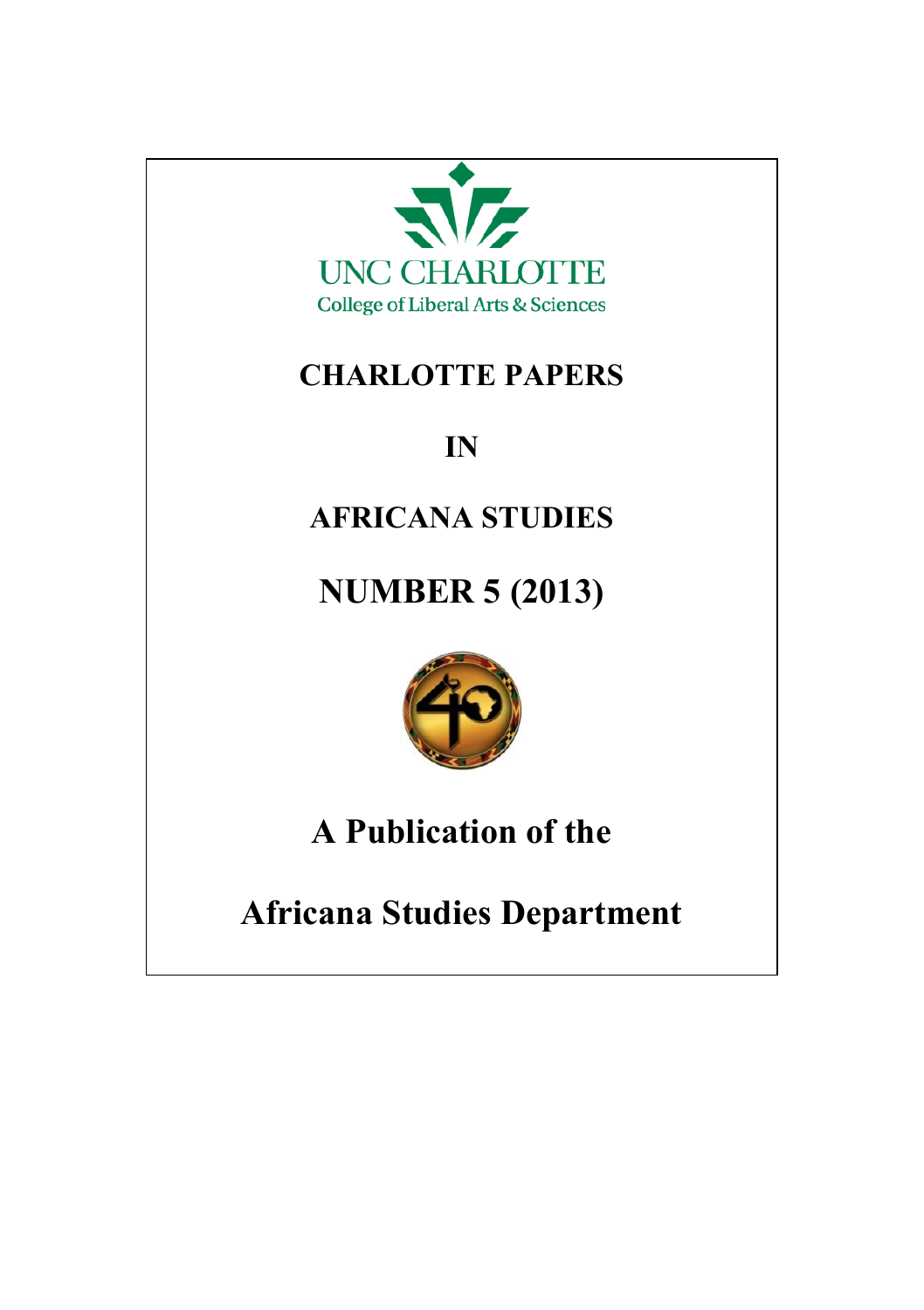Charlotte Papers in Africana Studies is a publication series dedicated to topics that have wide appeal or timely relevance on any aspect of African and African Diaspora subjects, authored by Africana Studies faculty or by invited speakers and visiting scholars.

© Tanure Ojaide, 2013

#### ISBN: 978-0-9843449-5-6

Editor, Charlotte Papers in Africana Studies Dr. Akin Ogundiran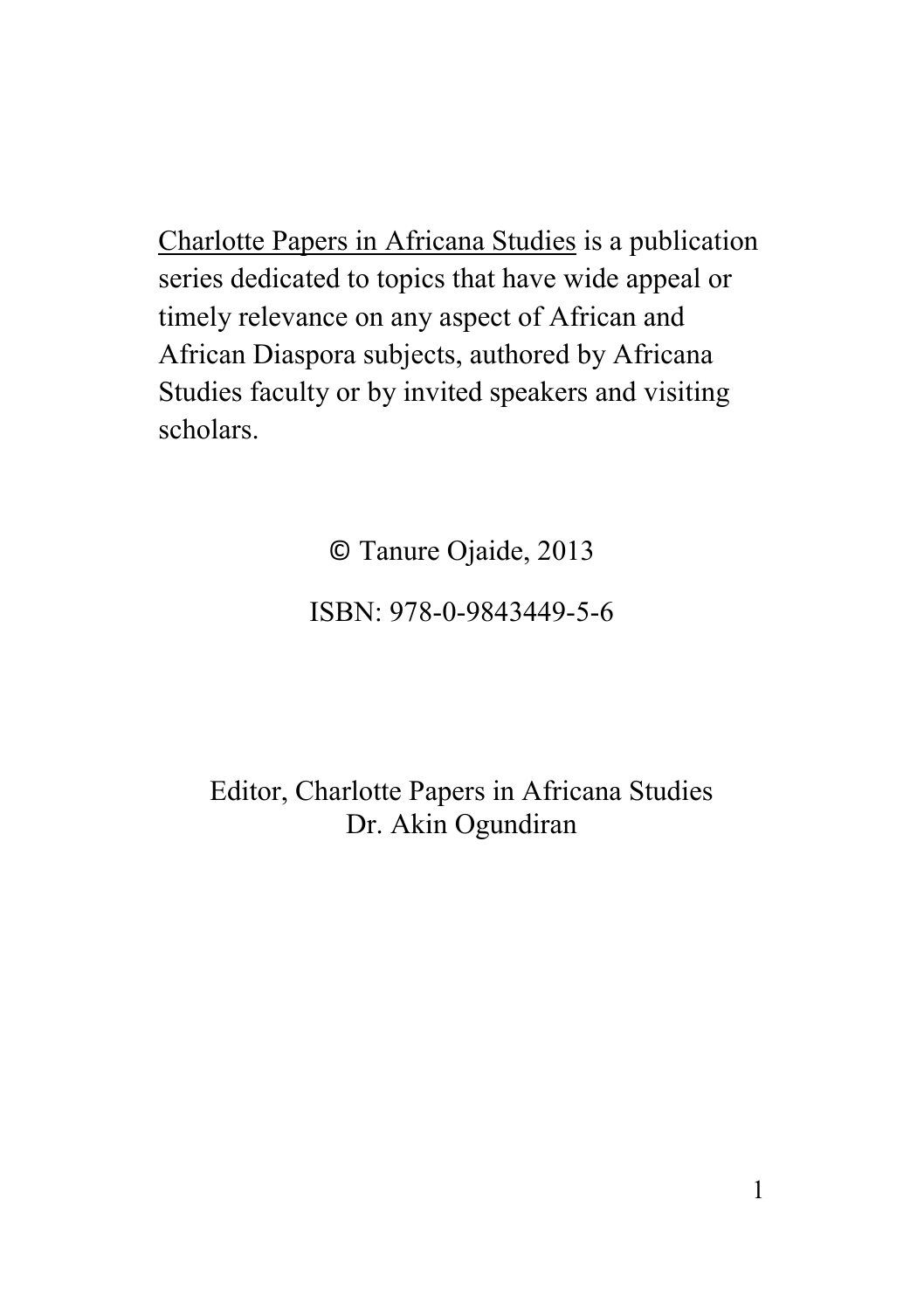# *The Beauty I Have Seen*

**by**

#### **Tanure Ojaide**

### Paper originally presented at the **PERSONNALY SPEAKING LECTURE SERIES**

Sponsored by the College of Liberal Arts and Sciences and the J. Murrey Atkins Library

University of North Carolina at Charlotte

March 26, 2013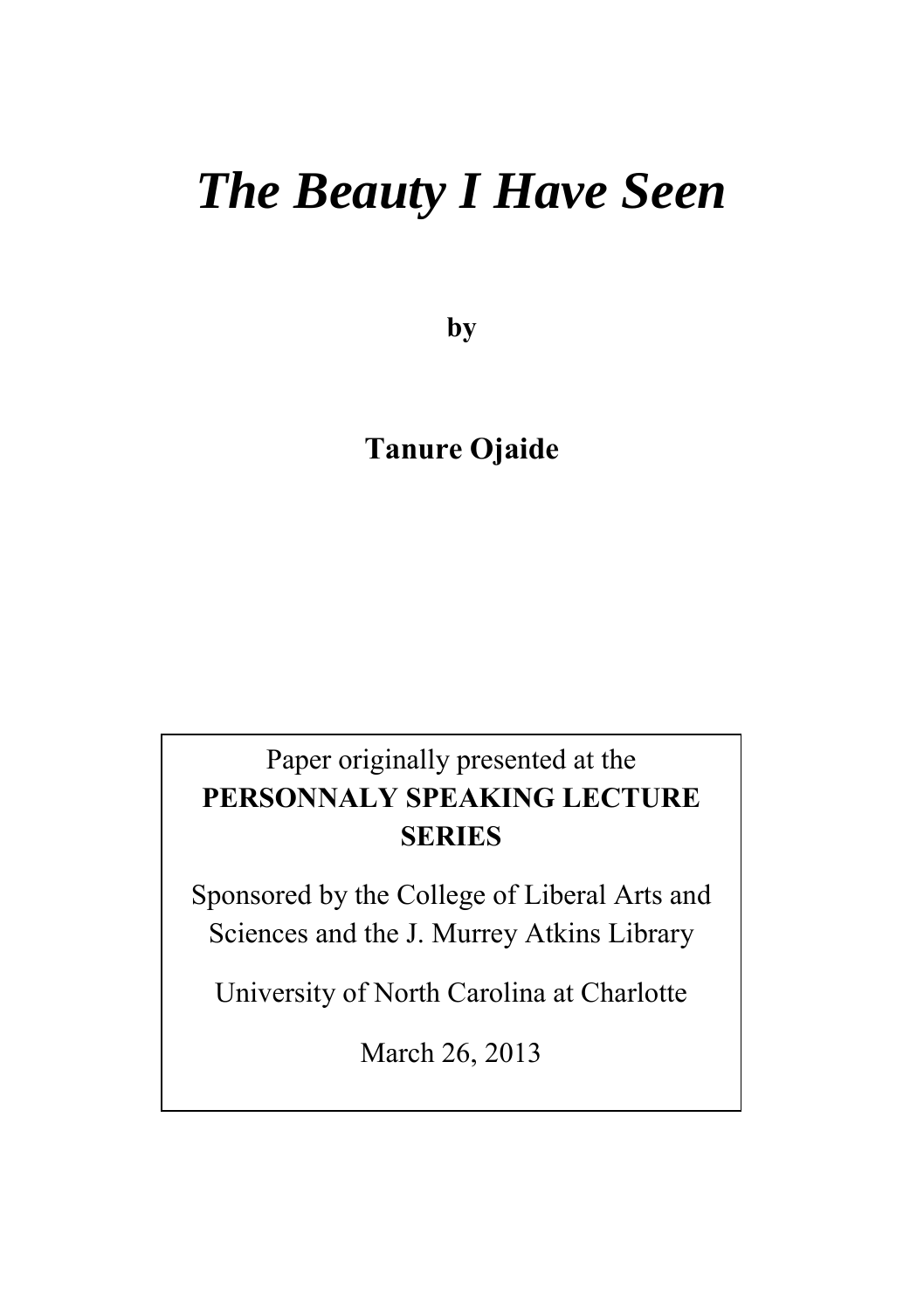



 Tanure Ojaide "Personally Speaking" presentation, 2013 (Photo: Lynn Roberson)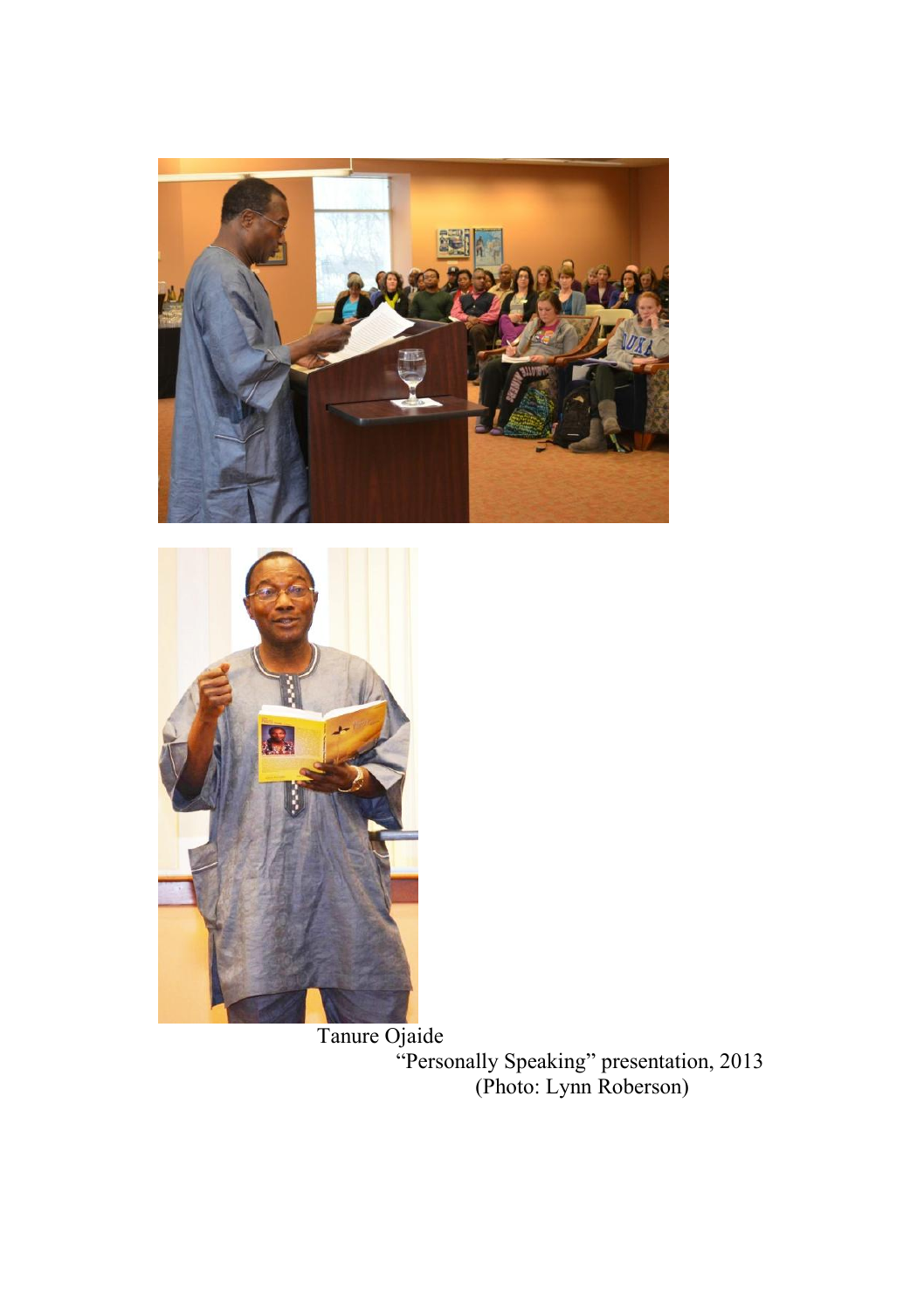#### **Introduction**

I dedicate this presentation to the memory of Chinua Achebe, a pioneer of modern African literature, who died last week (Thursday, March 21, 2013). I would like to open my presentation with two poems from the collection: "When the Muse Gives the Minstrel a Nod" (51) and "For Mbwidiffu" (30).

#### **When the Muse Gives the Minstrel a Nod**

When the muse gives the minstrel a nod, no bead ever competes with his diamond.

The minstrel gets his share of pain and joy that he converts into songs of the season—

with the gift, an elixir, he cures migraines of misery; for sure a wizard he sees without strain in the dark.

He takes the impassable road to the pagoda within, knowing the wide road without a sign runs into peril.

He matches divine favors with a record sacrifice, carries what is light to lift but heavy on the head.

Transported into primeval rapture by zeal for song, he knocks out others for a singular vision of beauty.

There is only one moon, the world's munificent bride;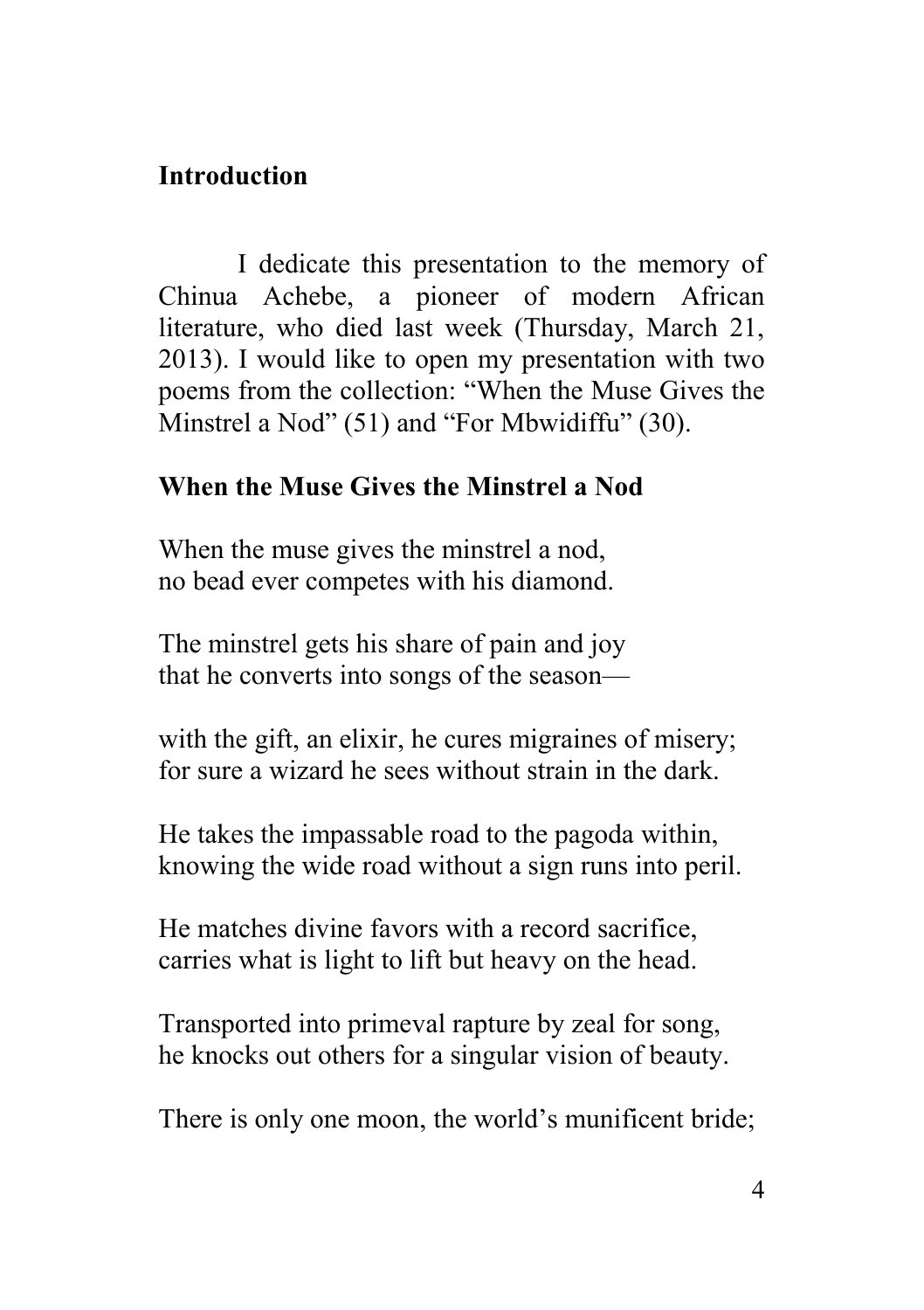beside her legions of attendants in their livery of light.

Since there is only one muse in the pantheon and music comes from the breath of her love

when the muse gives the minstrel a nod, no bead ever competes with his diamond.

#### **For Mbwidiffu**

(after reading "Ecstasy")

I hear the agonizing cries of girls in flight from the flashing razor;

I hear horrific howls of daughters against their parent-sanctioned rape.

Who wants to be held down to wear the stigma of adult life, her ecstasy wrapped in a rag?

Who wants her yams scorched before harvest, stripped of womanly pride for old times' sake?

"And they have the nerves to cry out," the patriarchs wonder in male-only joints;

"after all, their mothers went through this without crying or complaining of cruelty!"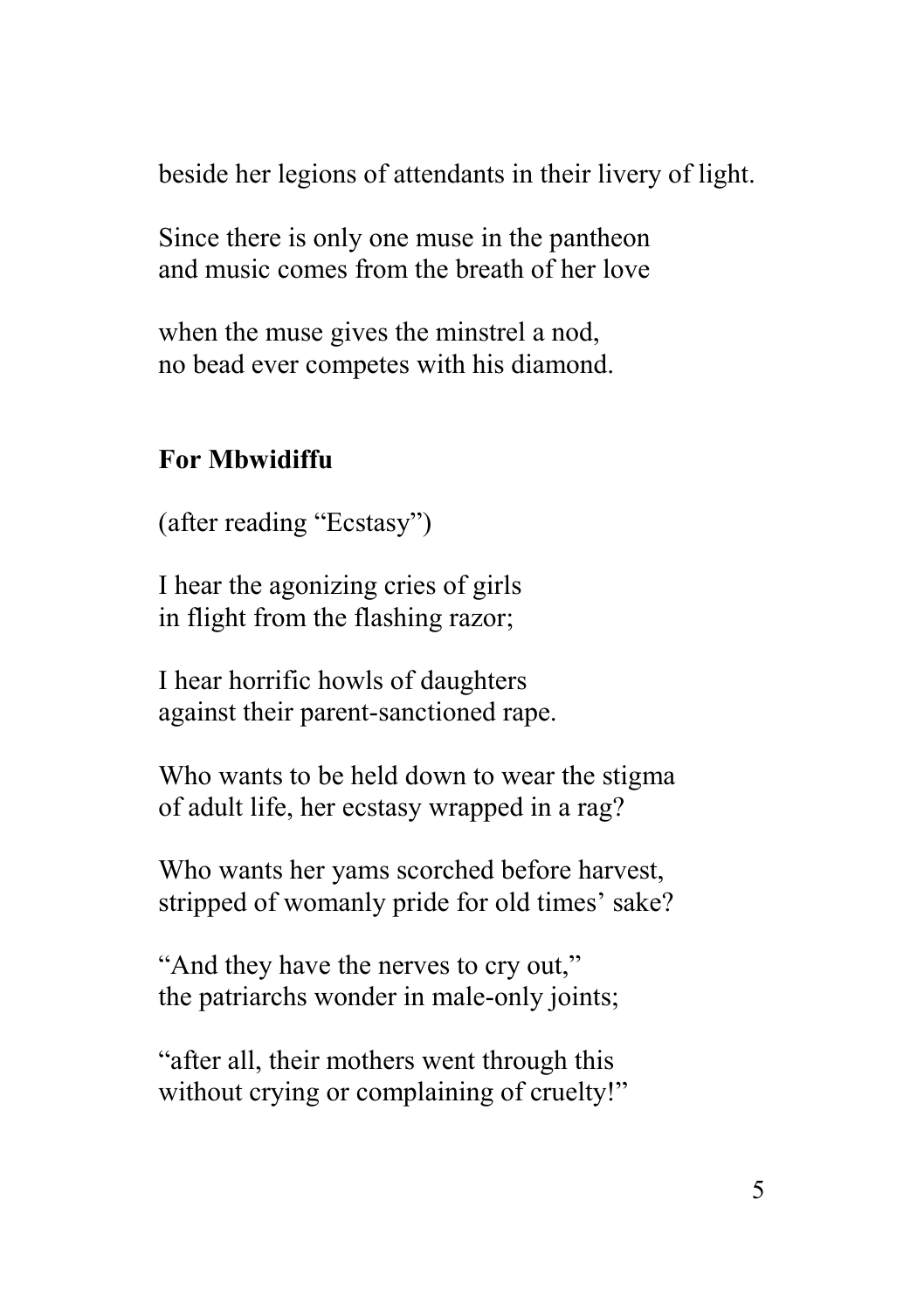These men do not count the army of divorcees leaking women no man wants in the neighborhood;

they look down on their children's wrinkled mothers morose and up to the neck in forced misery; wrecked.

Of course, the contented men take no count of the multitude of brides dying at childbirth.

The girls fleeing, the old men complain, have turned into animals without names.

There's no laughter in the girls that fall in line firebrands wipe out sunshine from their faces.

I still hear the chilling wails of the fugitive girls, the benumbing silence of their ghostly presence

and now the goateed men ask the Maker why these girls

aren't made of the same stuff as their tamed mothers.

The simple answer: "Time has changed! Time has changed. Time has since changed!"

Long after my grandmother sang to me at home and I constantly heard other forms of indigenous poetry, I took a B.A. in English from the University of Ibadan, an M.A. in Creative Writing, and a Ph.D. in English from Syracuse University. I am also a Fellow of the Iowa International Writing Program. I thus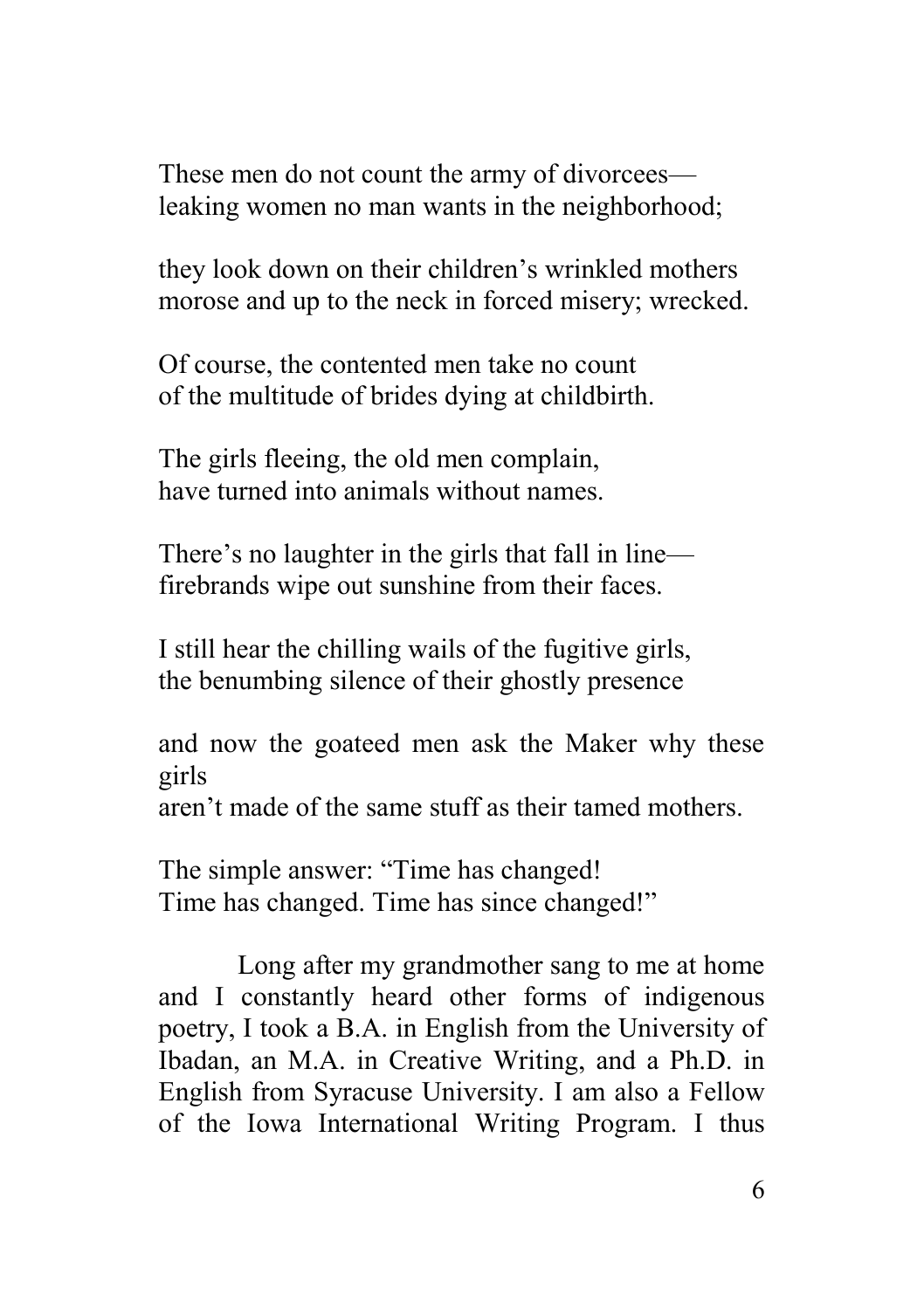straddle two poetic traditions: the African oral poetic tradition and the Western written poetic tradition.

#### **The Writer Is Not an Air-plant**

I have been quoted as saying that the writer is not an air-plant but someone deeply rooted in time and place. I am not sure this idea is originally mine but I first expressed it in the late 1980s. Original or not, I stand by the opinion that a writer is strongly influenced by or attached to his or her time and place. The writer's time involves having a sense of history with its society and politics, literary tradition, and prevailing aesthetics. When T. S. Eliot wrote about tradition and the individual talent, he was very much aware that a writer always writes from a sense of the time, the *Zeitgeist*, and gives a personal stamp or uniqueness to the experiences he or she chooses to express.

By place, in the context of a writer's work, I mean the environment, geography, nationality, society, and culture. These aspects of place, like those of time, condition the writer to produce his or her own type of writing by responding to current realities. Harold Bloom's "anxiety of influence" comes to mind here. An awareness of one's literary precursors and their time and place could lead to new types of writing, which might involve a different literary form or strategy. In most cases, one generation attempts to go counter in form, style, or some other way to the preceding generation: a phenomenon compared to the son killing his father to be a man! Oftentimes the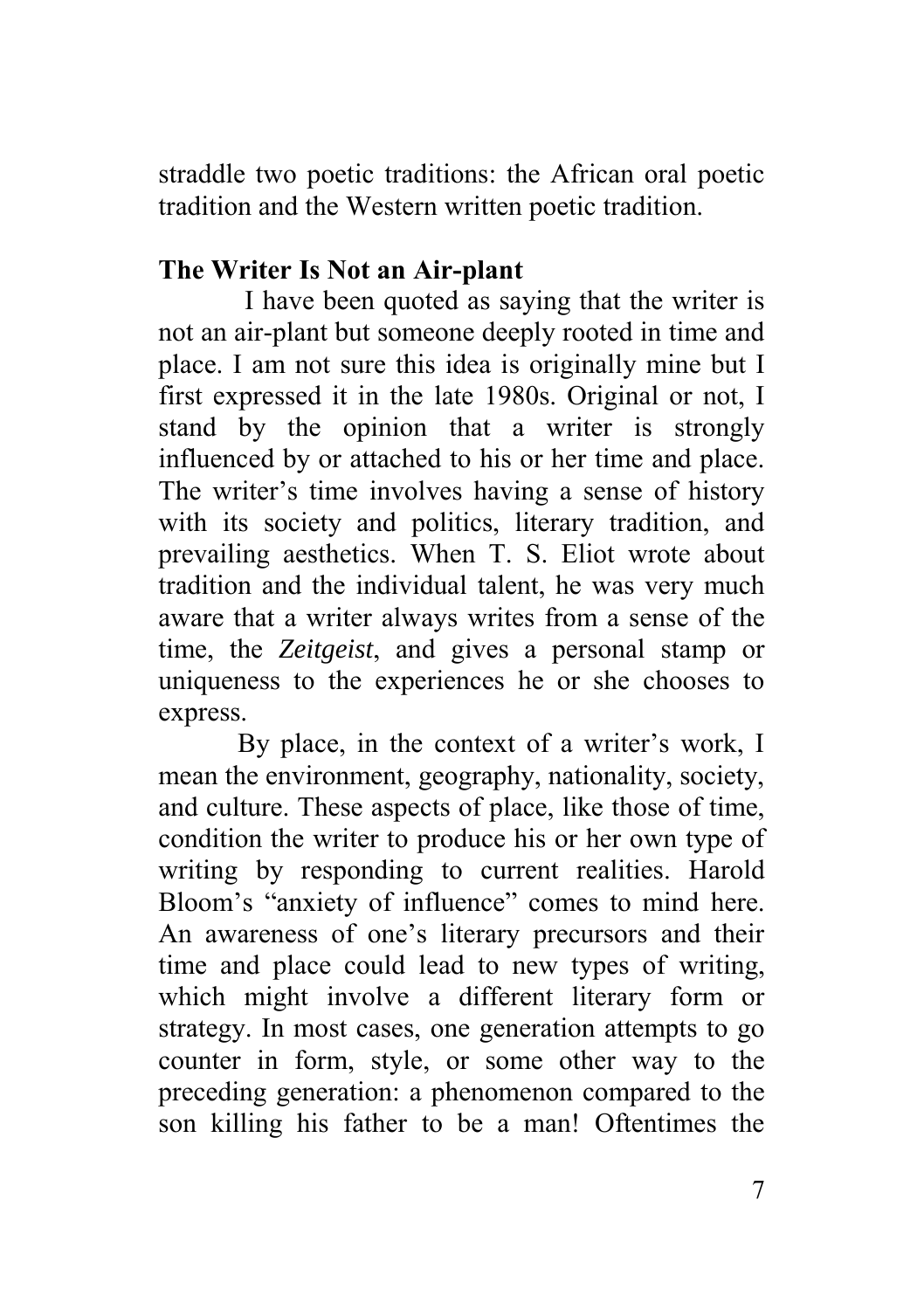writer, especially the poet, responds to reality through the prisms of time and place and consequently fashions a viewpoint or philosophy in the writings that promote the virtues or values that the time and place hold dear.

The experiences the writer articulates are individual perceptions of reality as it relates to time and place. I am not saying that the writer/poet is imprisoned and so cannot write outside of the phenomena conditioned by time and place. Human nature is so varied that it provides ample experiences for the writer to explore. Also, there are local and universal/global experiences that the poet can express as individual/personal or public experiences. There is so much out there to attract the poet's attention in human nature and the world—human desires, foibles, virtues, travels, daily happenings, sociopolitical events, and climate change, to name a few subjects. Thus, one can define poetry as a personal or individual meditation on or exploration of the multifarious aspects of life through special use of language. The poet does not take the ordinary or the typical for granted but continues to reassess truths, behaviors, and ways of being, seeing, and knowing. My writing can be seen in the contexts of time and place and my experiences relate to my Niger Delta background, Urhobo/Pan-Edo folklore, Nigerian, African, global, and human issues.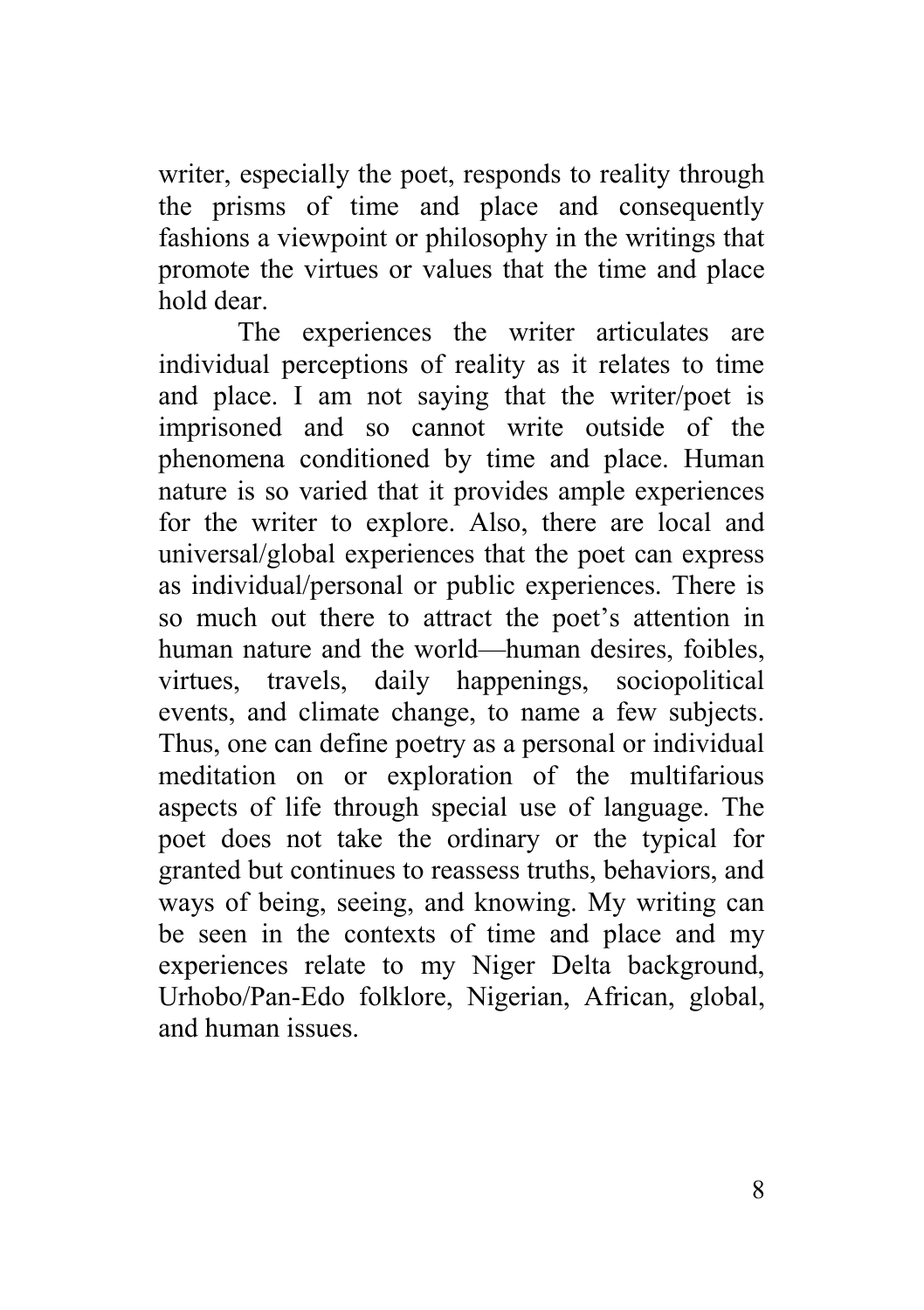#### **Time and History**

My having grown up in a period of history from colonization through independence to postindependence rule (from my elementary school days of the later 1950s to the present, 2013) has influenced my poetry. Though Janheinz Jahn had for long said that modern African literature is a reflection of history and politics, a point that postcolonial theorists (Homi Bhabha, Gayatri Chakravorty Spivak, etc.) have affirmed, as one cannot live outside history in Africa, so too one cannot write outside of history.

For me, the periods of the failed nascent democracy in Nigeria, civil unrests, military takeovers, civil wars, and postcolonial misrule have their presence in the human experience that I express in my poems. In *The Beauty I Have Seen*, many poems in the "Flow & Other Poems" section, such as "I Sing Out of Silence," "Contribution to the National Debate," "Testimony to the Nation's Wealth," and "After the Riots, in Jos," among others, deal with sociopolitical issues that are related to Nigeria's history. The writer in Africa is political out of historical necessity.

#### **My Background**

Similarly, my background is very significant in the poetry I write. I was raised by my maternal grandmother in a closely knit village community with certain moral imperatives. Everybody was the other person's keeper so that when as a small boy I went with my age-mates, Godwin and Iboyi, to fish, and there was a thunderstorm that disoriented us with a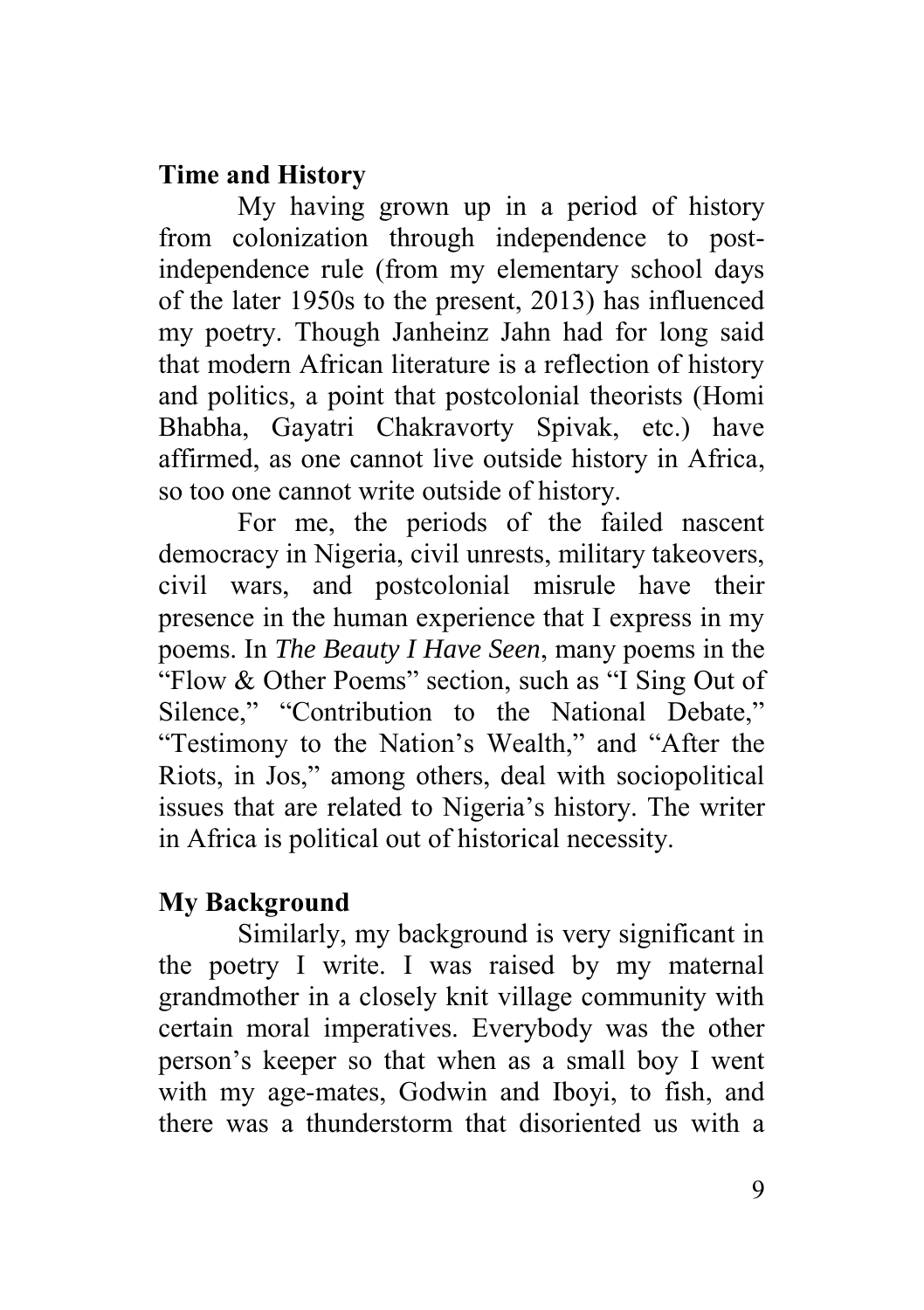flash flood, all the adults of the village went to seek and rescue us from drowning! As I went to elementary and then secondary school and later the university, my two uncles and their multiple wives and others in the village contributed to my education by giving me pennies and shillings whenever I was going back to school.

In our compound my uncles so cared for me that I received more gifts at festivals than their own biological children and my wise grandma often gave back some of the things I got to their children to avoid jealousy and malice. I thus grew up to know that I belong to an interdependent community in which the advantaged in wealth, strength, or other blessings had to assist others with their talents, since "I am because we are." I believe that whatever advantage of language I have as a writer I should use to give voice to the voiceless, use my words as a shield for the weak or helpless, and do whatever I can to uplift the common folks of the increasingly growing "community" of which I have become a member.

Born and raised in Nigeria's Niger Delta area, the tropical rainforest of rubber trees, palm trees, lush plants, greenery, and copious water forms the backdrop of my poetry, especially in the images I employ to express my experiences. My geographical background provides me a repository of images, including the iroko, rivers, eagle, sunbird, tortoise, antelope, porcupine, vulture, and other fauna and flora of the area, from which I draw to express my feelings and ideas. In my writing, these images assume a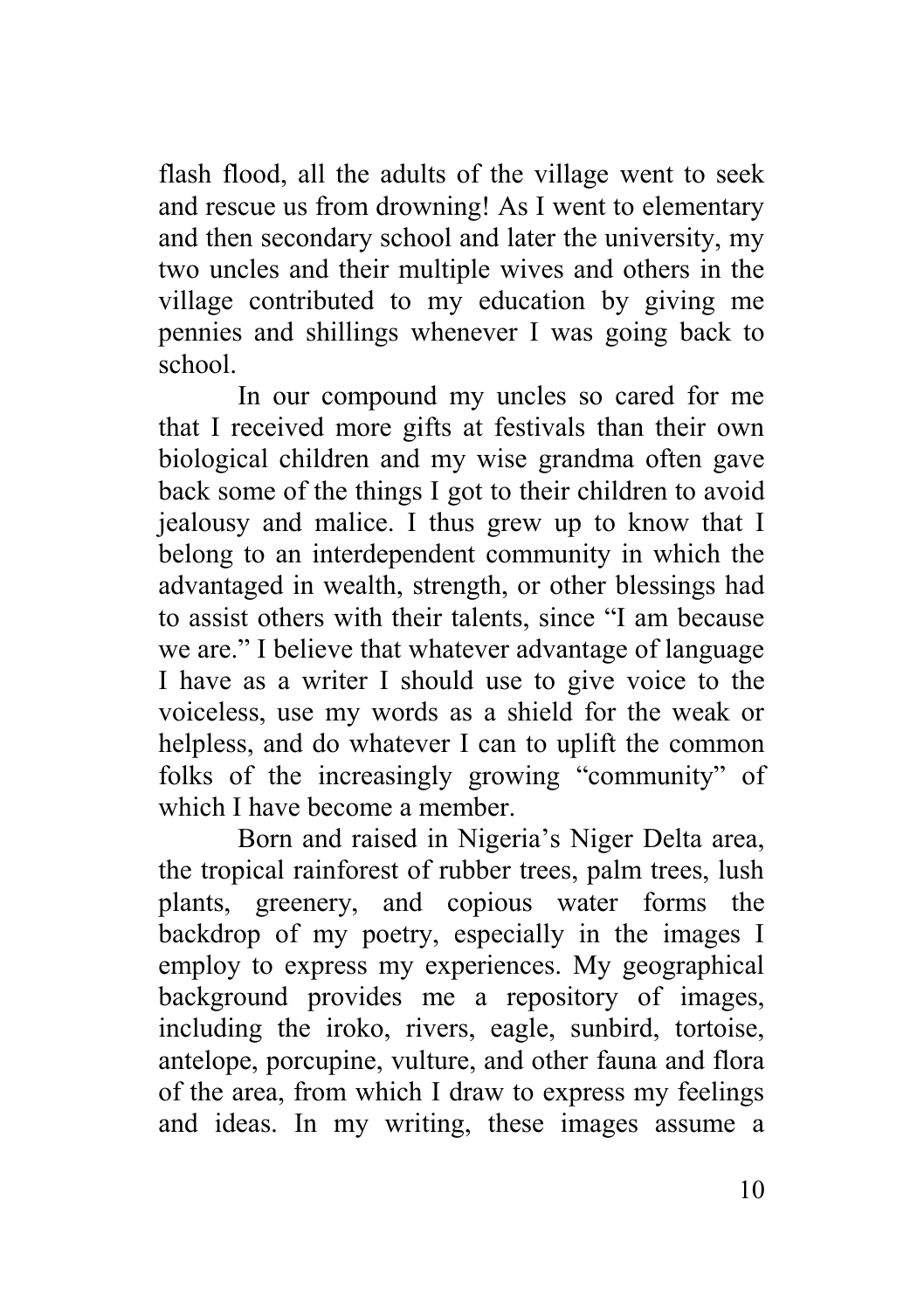symbolic connotation deriving from the oral tradition. "Doors of the Forest" and "I hoped to Climb a Ladder to the Sky" express my nostalgia for the pristine natural environment of the Niger Delta of my youth.

As if the vegetation of the Niger Delta were not enough, the presence of oil and natural gas has compounded the sense of place of the region. The discovery of oil there in 1958 and the subsequent environmental pollution of the area through oil spills, blowouts, sabotage, and equipment failure of the multinational oil corporations such as Shell, Chevron, and Agip-Total have made life extremely difficult for the indigenes of the area who traditionally rely on farming and fishing for sustenance.

The irony of being among the poorest people in the world despite the vast oil and gas resources that net the federal government and the multinational oil companies hundreds of billions of dollars annually showcases exploitation, marginalization, and unfairness. Since the Niger Delta people are minorities in the Nigerian federation, their resources have been taken to develop Lagos and now Abuja while their area remains highly undeveloped. Also the massive environmental degradation and pollution have given an activist and protest edge to the literature of the area, including mine. As I told *World Literature Today*:

My Delta years have become the touchstone with which I measure the rest of my life. Even when I wander outside to the many places I have experienced, that land remains indelible in my memory and imprinted in my thought. Home remains for me the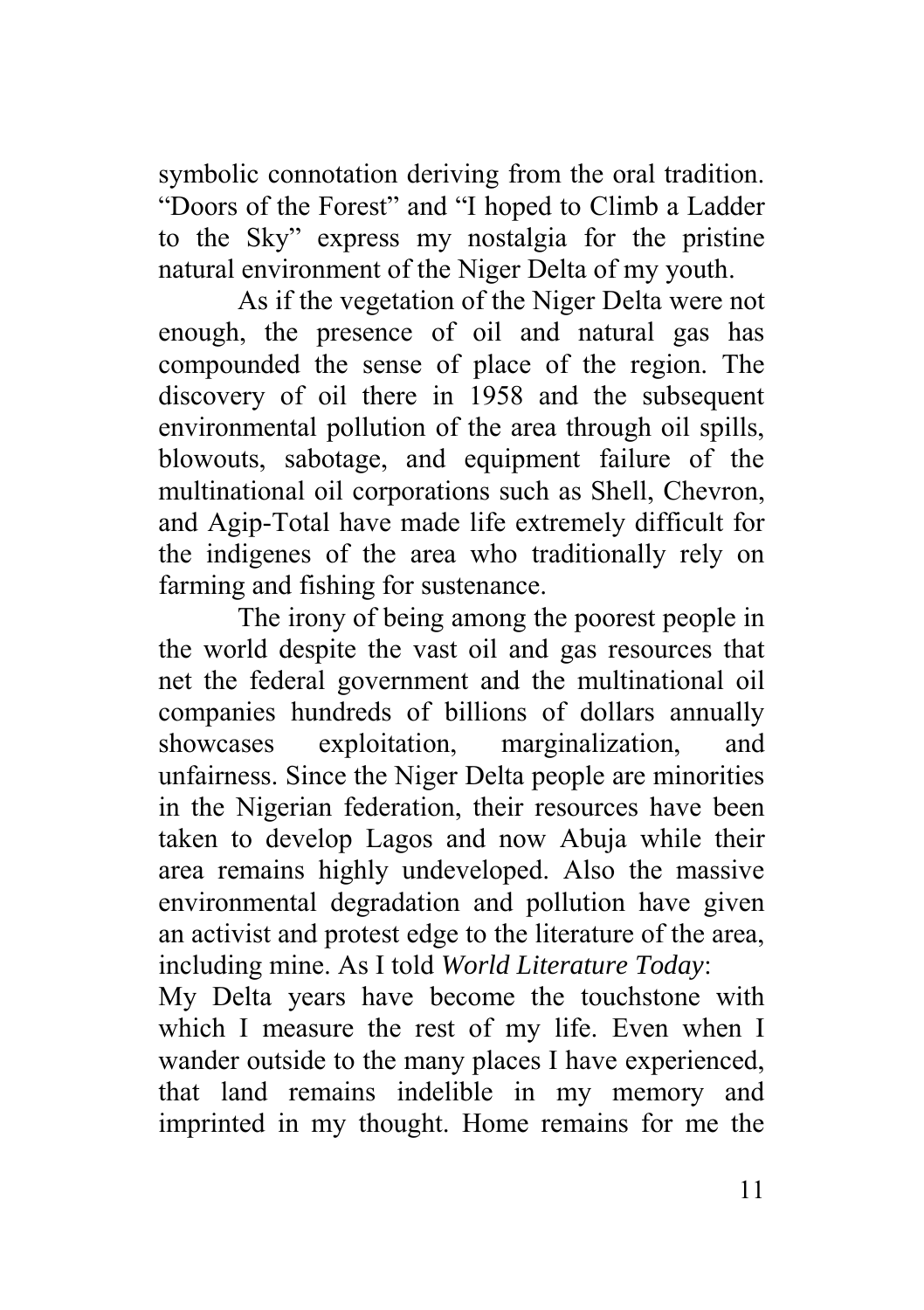Delta, where I continue to anchor myself. (*WLT,* 15, 1994)

Also, as I wrote in an earlier work:

The Niger Delta is not just physical space but a spiritual, mystical, and psychological setting. It evokes ideas of public and private space in me: the physical and the psychic Delta are fused in my individual being. I foreground the Delta both consciously and unconsciously because it is the place I know best and I am most familiar with and consciously because I have so imbibed its spirit that it speaks in me even when I am not aware of it. It is the backcloth, so to say, of my experience as a writer. It is the driving spirit of the Delta that shapes the vision and provides the images in my writing. (*Ordering the African Imagination,* 2007, 36–7)

#### **Literature as a Cultural Production**

I have expressed this so often but still need to state it in this crucial presentation: literature is a cultural production. In other words, literature is part of a people's culture. Thus, the literature, whether oral or written, has a tradition, canon, aesthetics, and other aspects that are conditioned by the people's culture, experience, and sense of reality. One cannot separate a people's literature from their culture even in the postcolonial context of the African experience.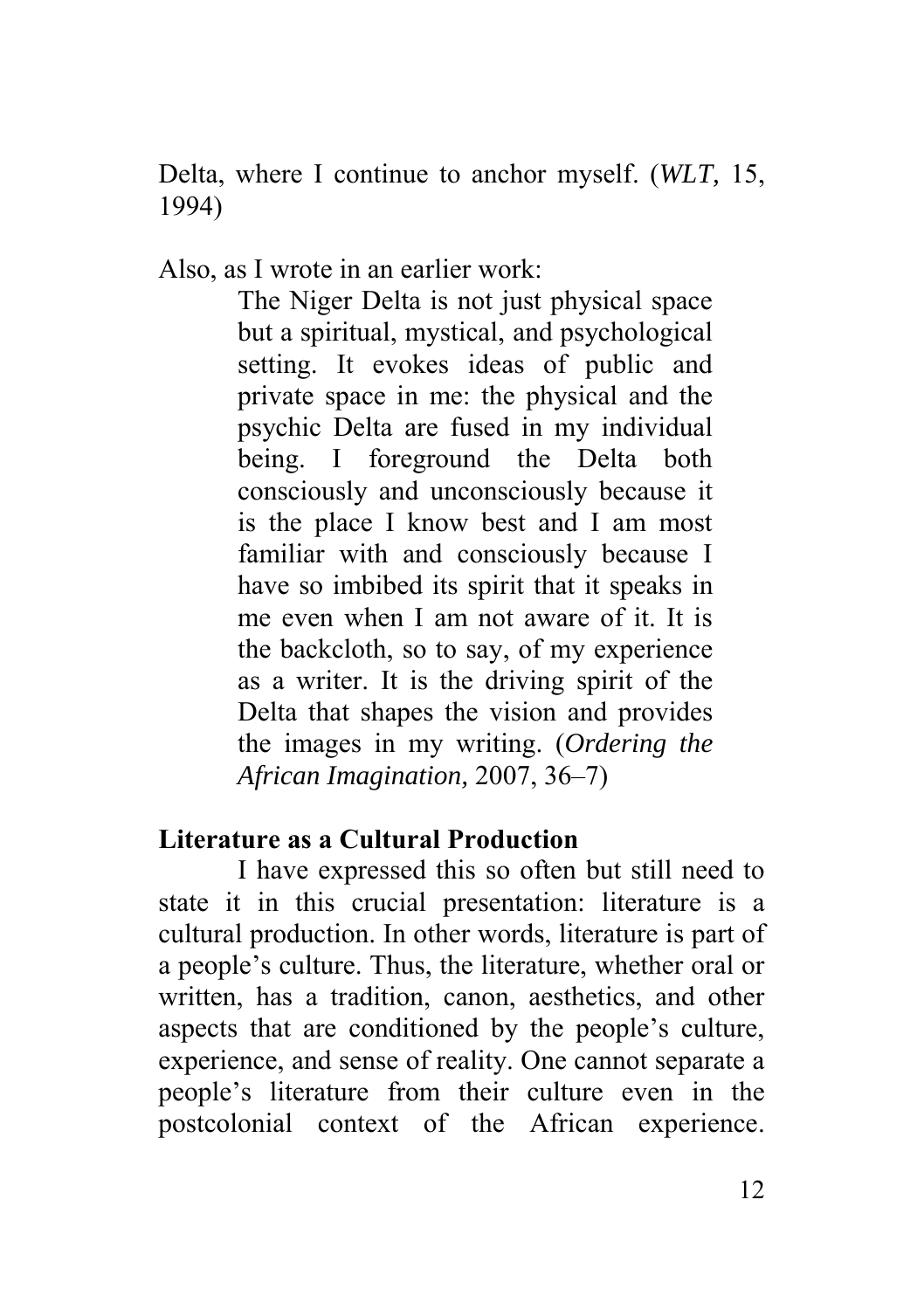Africans may use a European language (English, French, or Portuguese) but that foreign language is informed by the writer's indigenous African language, culture, worldview, sensibility, experience, and reality. *The Beauty I Have Seen* is thus a contemporary African cultural production despite being written in English.

#### **The Language of the Postcolonial Poet**

Part of the influence of time and place is the postcolonial nature of the modern or contemporary African writer, especially in the area of language. I am Urhobo and most members of my ethnic group live in the Niger Delta area of Nigeria. I speak Urhobo and have a smattering of several other Nigerian languages as well as French and German which I studied at school. Of course, there is "the extra-territorial" English (after Abiola Irele) of which my variant of many Englishes is the West African/Nigerian English. I write in English and sometimes in Urhobo. Urhobo and English, two different languages, involve two different ways of looking at reality, what Ania Spyra calls "two pairs of glasses, each offering a different focus" (*WLT*, January/February, 2012, vol. 86, no. 1, p. 21).

When I write in English, I do not translate from Urhobo and while writing in Urhobo I do not translate from English. However, I am highly influenced by Urhobo oral traditions, which give not only poetic profundity but also a cultural identity to my writing in English. My assumption of the persona of the minstrel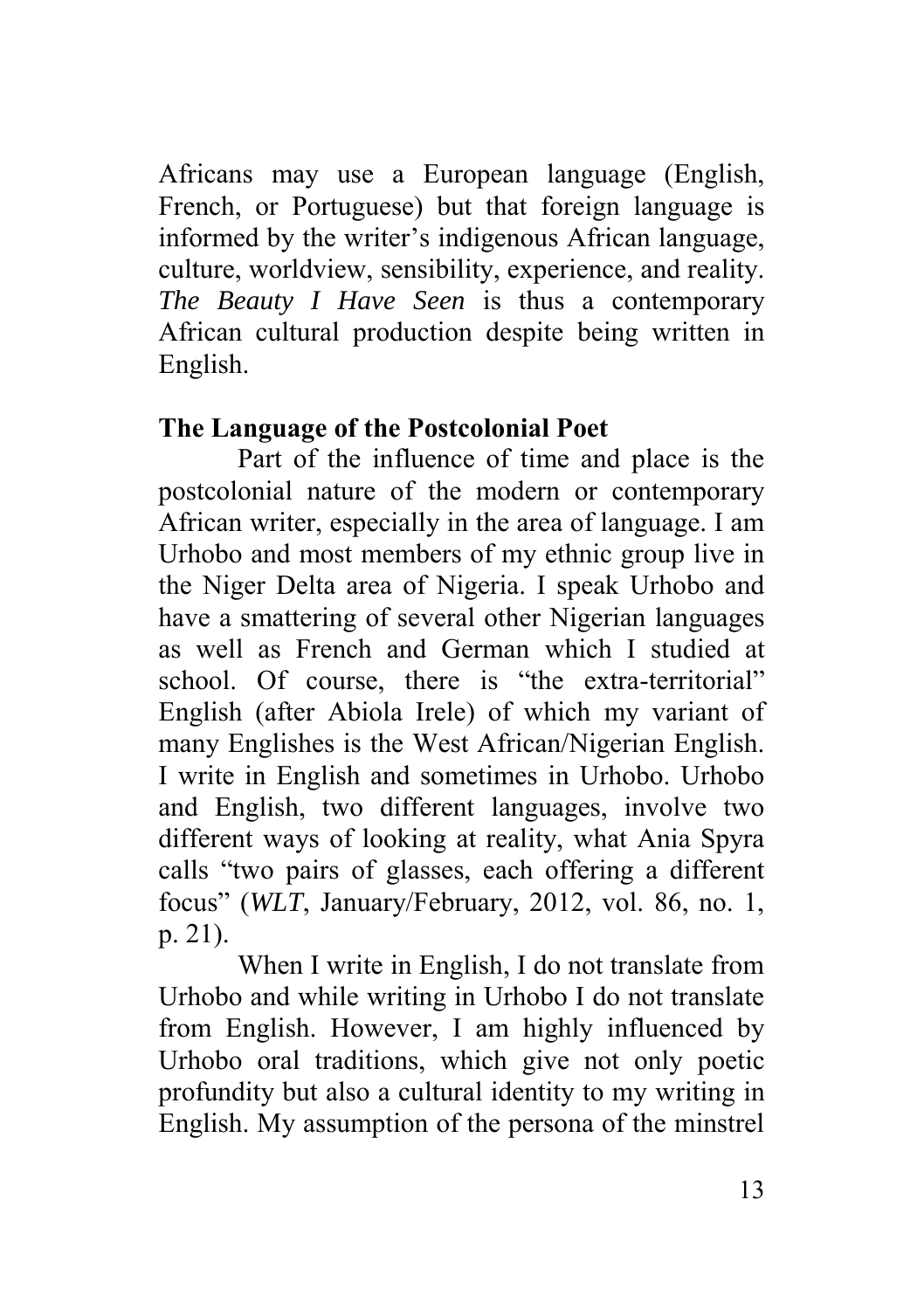in *The Beauty I Have Seen* derives from the minstrelsy tradition in Urhobo orature. The minstrel tells not just his own tale but the collective tale of his people. The first part of the book explores this tradition to talk about sociocultural, political, and other issues that affect the minstrel's community. The poet I represent, the contemporary minstrel, is thus a public figure, a traveler and observer of humanity, and one grounded in the landscape and fate of his native land and people.

Let me expatiate on diction and connotations in Urhobo and English. As Edward Sapir, Benjamin Lee Whorf, and other language experts have emphasized for decades, language carries the culture of a people and conditions their thought. What do I borrow from Urhobo in my writings, as in *The Beauty I Have Seen*? How does Urhobo/African folklore give depth and cultural identity to my poetry? Some specific examples will suffice to illustrate this point. As already explained, the minstrel tradition used here is that of Urhobo folklore. Aridon is the Urhobo god of memory and my muse in these poems. Also, "The Tortoise Trainer" draws from Urhobo/African folklore of the tortoise as greedy and cunning and trying to disrupt the corporate existence that ensures communal harmony.

#### **The Imperative of Content/Experience**

I try to use simple language as much as I can because I believe that what makes excellent poetry is the unusual turn given to words to generate fresh meaning and not the use of obscure words or playing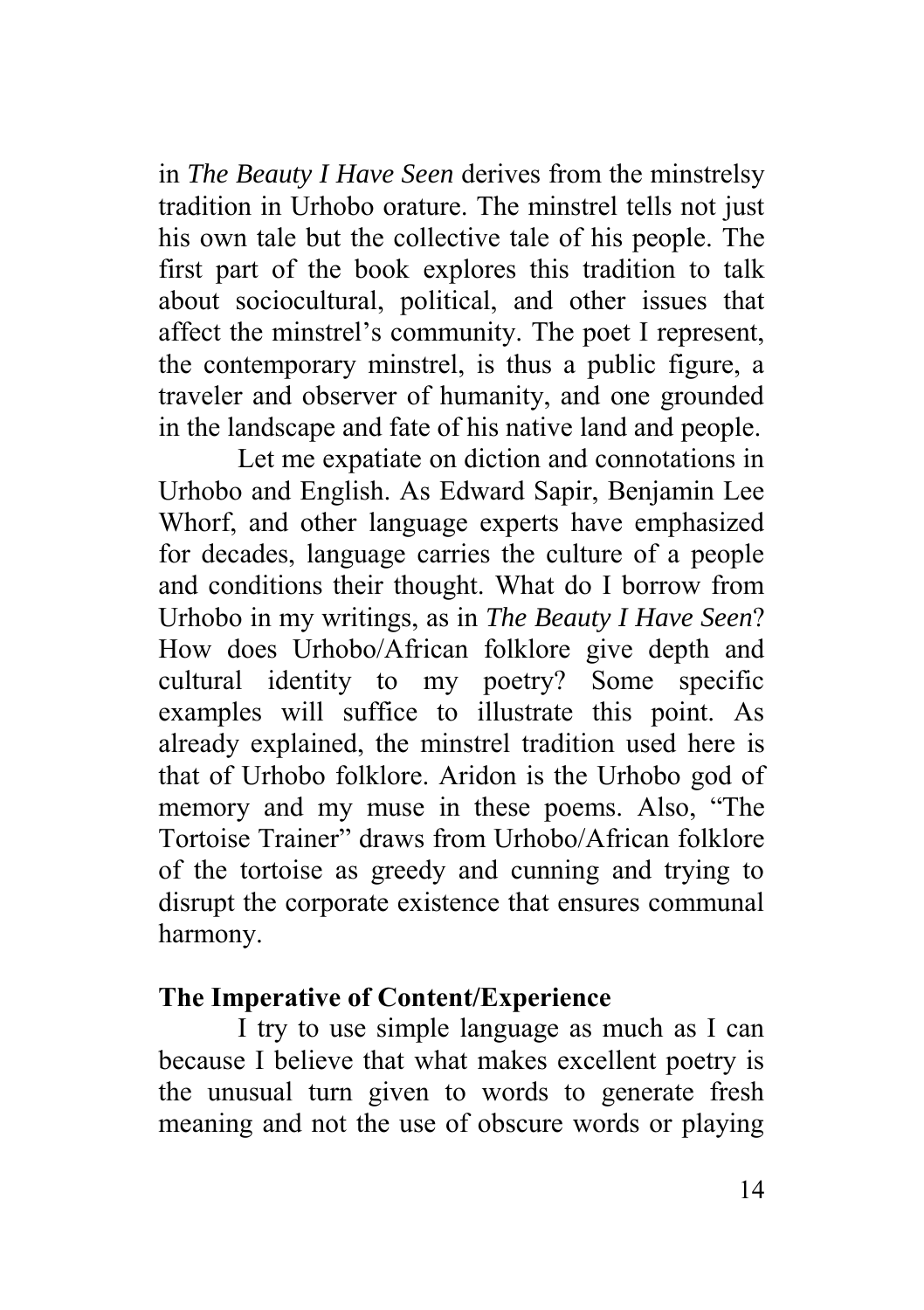with form. In *The Beauty I Have Seen* I have tried to communicate feelings and ideas and so make the content of poems accessible. I have attempted to use a poetic style from the oral tradition, which uses repetition, proverbs, metaphor, irony, and other tropes that convey meaning in a startling manner. I endeavor to experiment with other poetic traditions of Africa and elsewhere that can strengthen my poetic articulation.

#### **The Poet as an Activist**

 A writer or artist has the freedom to create what he or she likes. I have chosen to embrace the African concept of art as functional and not art for art's sake. To me the most important goal of writing is to contribute in making the world better than we met or found it; mending the world and creating an atmosphere that will nurture human virtues and values—honesty, fairness, justice, sensitivity, peace, etc. A work of literary art that fails to aim at that and only indulges in aesthetic pursuit fails in a society that needs people to be sensitized towards higher ideals to make life more tolerable and humane.

As a result of the backward nature of most African nations in the context of human development, it is incumbent on their writers to promote literacy and those virtues that will reduce, if not eliminate, the greed, corruption, social injustice, and religious fanaticism, among others, that keep them down. I range on the side of the poor, the oppressed, the marginalized, and other deprived and disadvantaged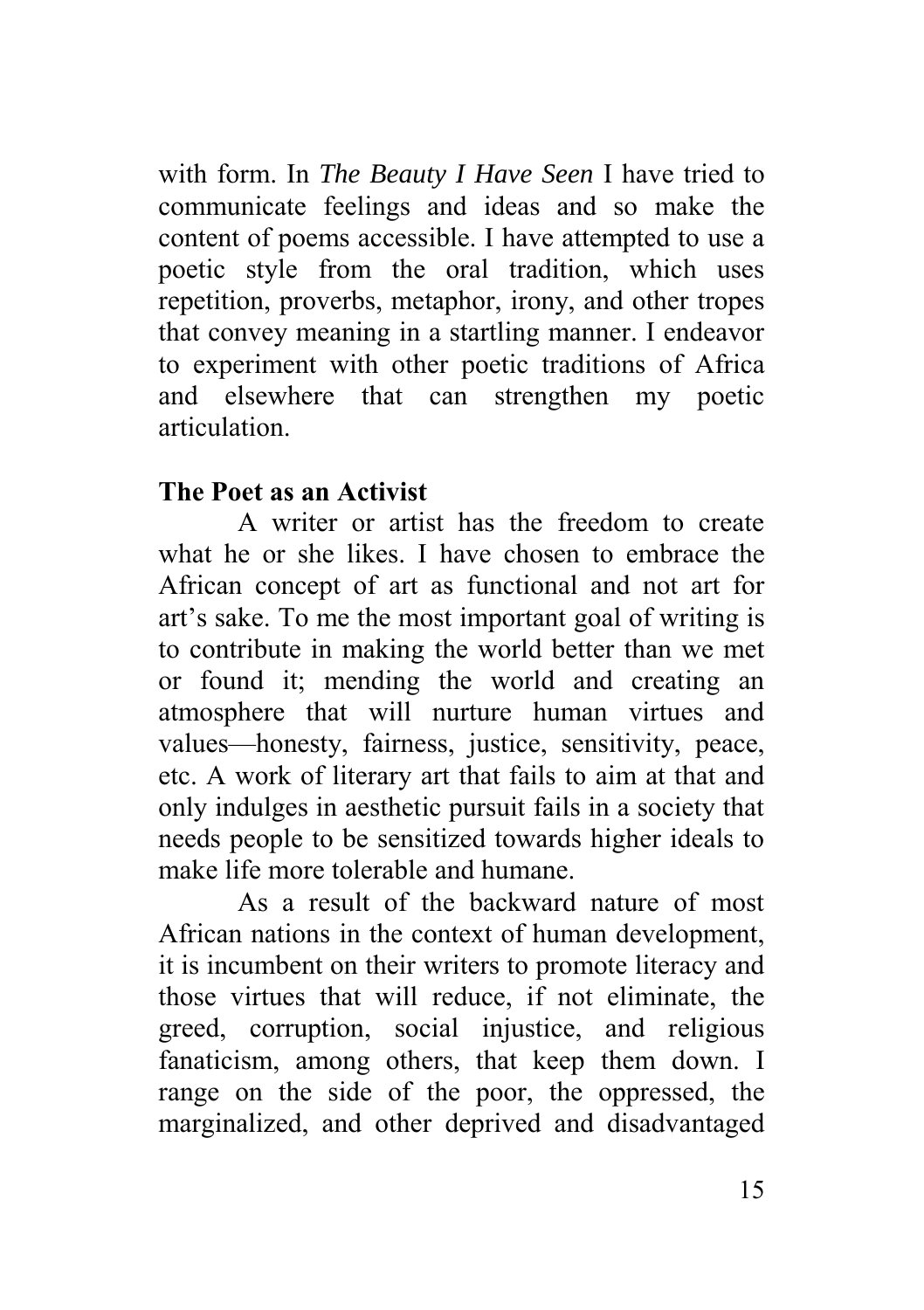groups for social and political change. To me, the poet should be a transformer of society for good. I attempt to follow this activist tradition in *The Beauty I Have Seen*.

#### **The Scholar-Poet**

 I am an African writer and scholar and both aspects of me reinforce each other. I write in the African tradition even though I open myself to experiences from anywhere in the world that will help to strengthen my Africanity or artistic craft. I have thus been influenced by Latin American, Caribbean, Modern Greek, and Russian poets to hone my craft. In aspects of human nature, I borrow from others outside Africa to make my primary readers more human.

#### *The Beauty I Have Seen* **as "Song of Myself" (Selfcriticism)**

Here are three poems from the collection: "The cows of Mt. San Angelo" (86), "Traveler" (144), and "You don't have to be" (146): The cows of Mt. San Angelo

Groomed as royal, the cows of Mt. San Angelo have the abundant pastures of the mountain to themselves; evergreen grass all year round. Plump and healthy, no cows can be bigger than these multi-ethnic crop of Virginia cows. Black, brown and white-faced like a mask, they mow the grass gracefully; no hostile figures or irritants to worry about. Young ones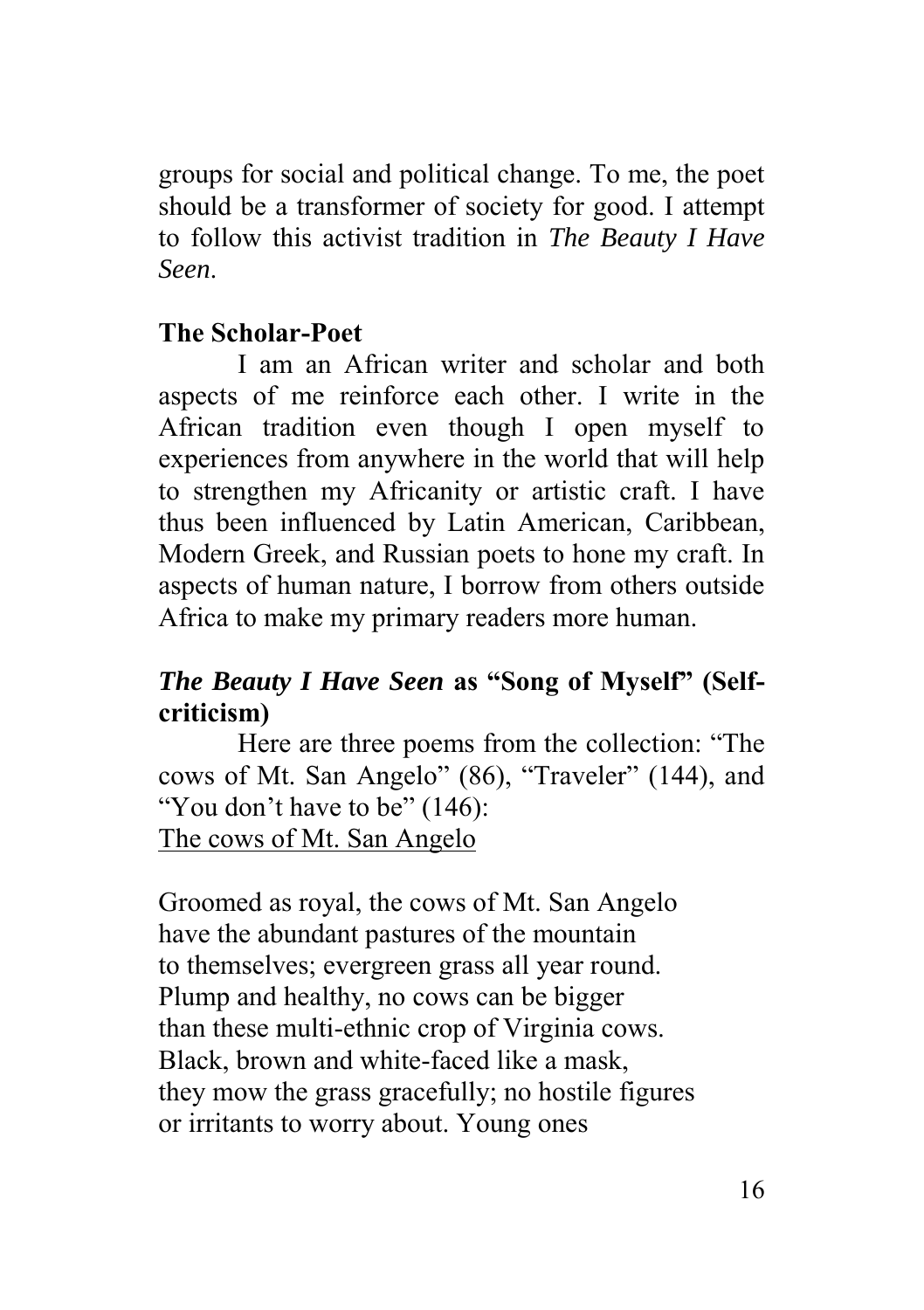prance to their mothers when I come close, but there's no fear of poachers in this pasture.

The cows of Mt. San Angelo cannot cover the entire meadow green with abundance. They know not that outside famine kills a number and rinderpest and poachers are on the loose. They are half-covered in lush grass without bother of ticks—above, birds sing their hearts away in the paradise they share. There's no Fulani herdsman lashing at them to take the right course in the lines they always create in the open space. They yawn at night from the day's plentiful food.

They have the garden world to themselves they know not the harsh struggle or sweat that each day brings; they are self-assured. They share the road and their shit bothers none. If one should be a cow, wouldn't one wish to be one of the selected cows grazing Mt. San Angelo? But, after all the pleasures, will the butcher spare them the fate of other cows envious of them? The cows of Mt. San Angelo belong to a class of their own—treated royally for the king's table.

#### Traveller

In Kuala Lumpur carry and umbrella

in Syracuse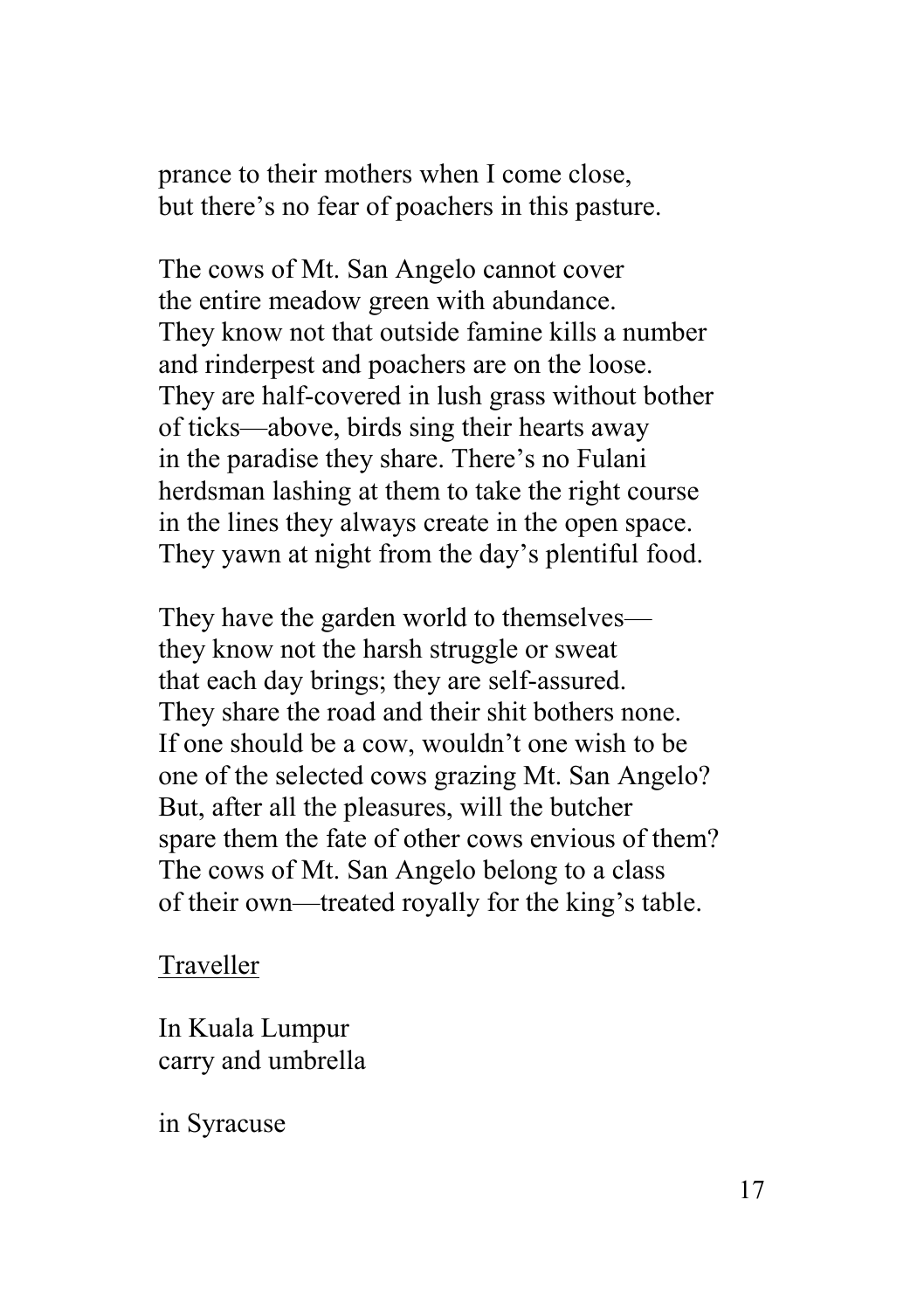wear snow boots

in the Sahara tie a face swath

in Burutu row a boat

in space keep a life jacket

on earth you are a traveler.

You Don't Have to Be

You don't have to be Jewish to shiver at the nightmare of Auschwitz

you don't have to be black to feel the agony and shame of slavery

you don't have to be native to be hurt by the arrogance of discovery

you don't have to be foreign to know what discrimination means

you don't have to be minority to understand the dominion of big numbers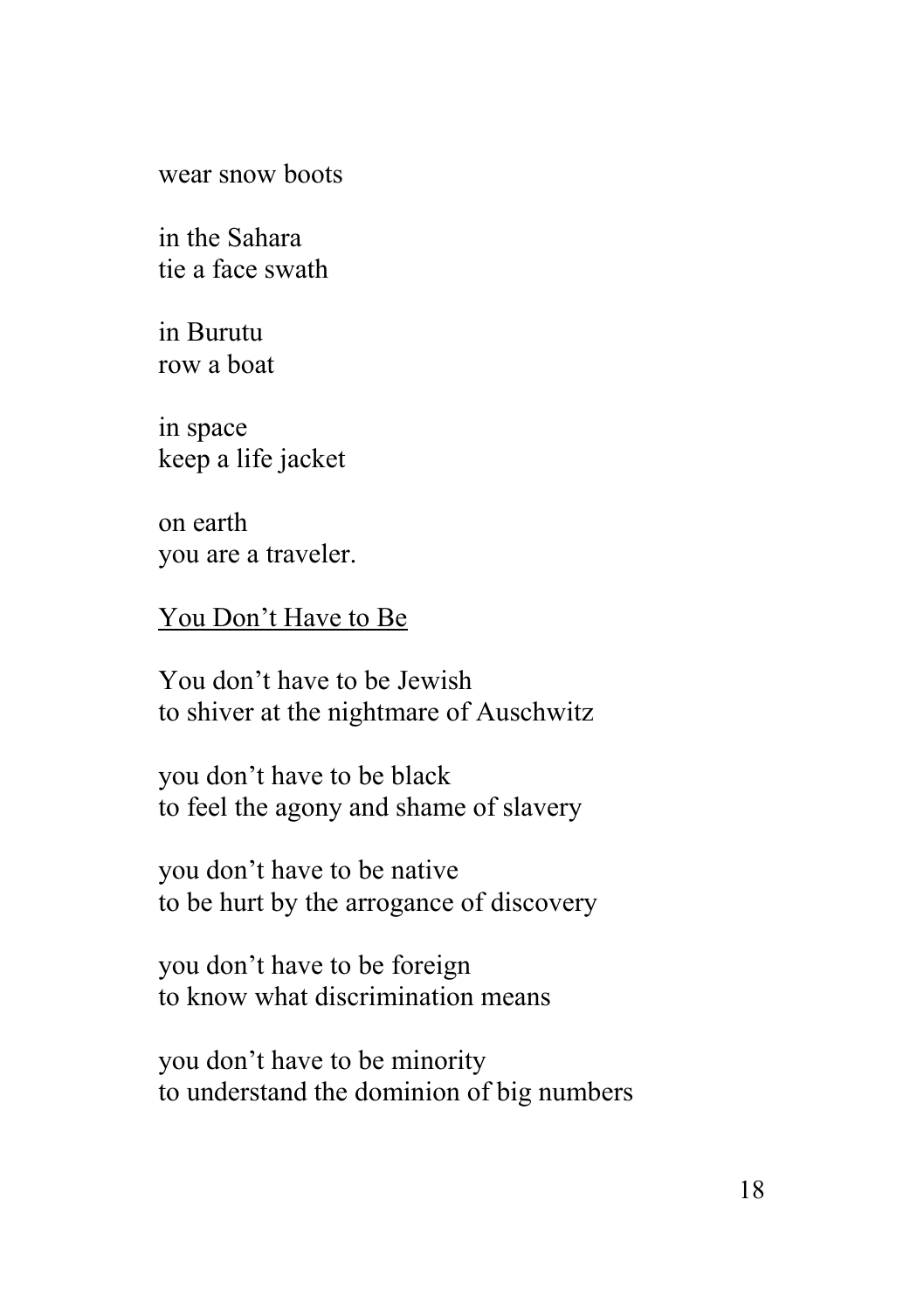you don't have to be homeless to go through the vagaries of life

you don't have to be rich to fear the uncertainty of tomorrow

you don't have to be crippled to suffer the pain of the handicapped

you don't have to be a star to stare at the volatility of the weather

you just have to be human to know the plight of others.

Tradition and modernity are combined in this collection. It is the practice in Urhobo poetry, especially the *udje* tradition, to start by laughing at your own self before venturing to laugh at others. In this collection, the poet assumes the persona of the minstrel. The minstrel persona is used as a figure familiar with the society as a means of knowing, seeing, and questioning truths. Poetry, to me, should function as a questioner of habits, actions, and happenings in the society towards a salutary ethos.

The sense of community that the minstrel represents is underscored by the title poem, "The beauty I have seen," which shows him better appreciated and received outside than in his own homeland. Singing about oneself also involves selfcriticism, a role which my generation of Nigerian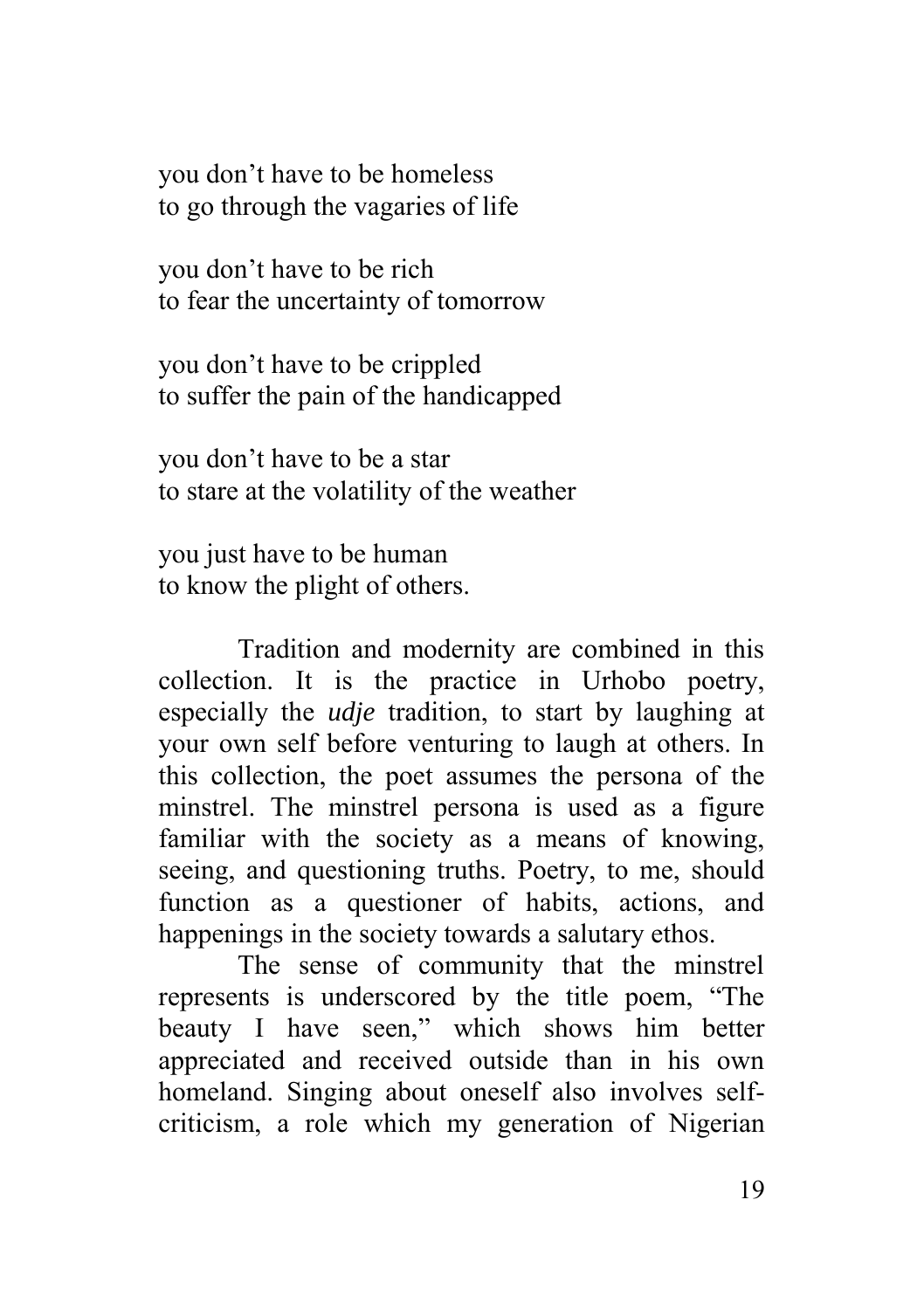poets assumed, contrary to the earlier generation that blamed outsiders, Europeans, for Africa's troubles. My generation strongly believes Africans are now responsible for their own present condition, which they should exercise their agency to ameliorate and not whine over because of the happenings of the past, however painful they were.

Many poems in the collection, especially in the second and third sections, deal with experiences outside either my primary home of the Niger Delta or my other home, the United States of America. I highlight the Akosombo Dam which "decapitated" the Volta River into the Volta Lake in Ghana; my embracing the wonderful diva, an untouchable/low caste beauty and dancer extraordinary whom I called the "pride of Bengal" in India; the ganja peddlers at the beach of Negril in Jamaica; watching fasting Muslims waiting for the call to eat dinner at a restaurant in Kuala Lumpur with mouth-watering dishes in front of them; and seeing where Shaka Zulu was buried in South Africa; among many experiences. These poems arising out of travels are meant to widen and deepen one's humanity towards a contribution to one's homeland. Above all, they are parts of "the beauty I have seen."

The poems are in three sections, the first using the minstrel persona; the second and third about travels as well as Nigerian and American experiences. I attempted to use unrhymed couplets to establish some formal discipline. The title poem, "The beauty I have seen," relates to the exhilaration the poet goes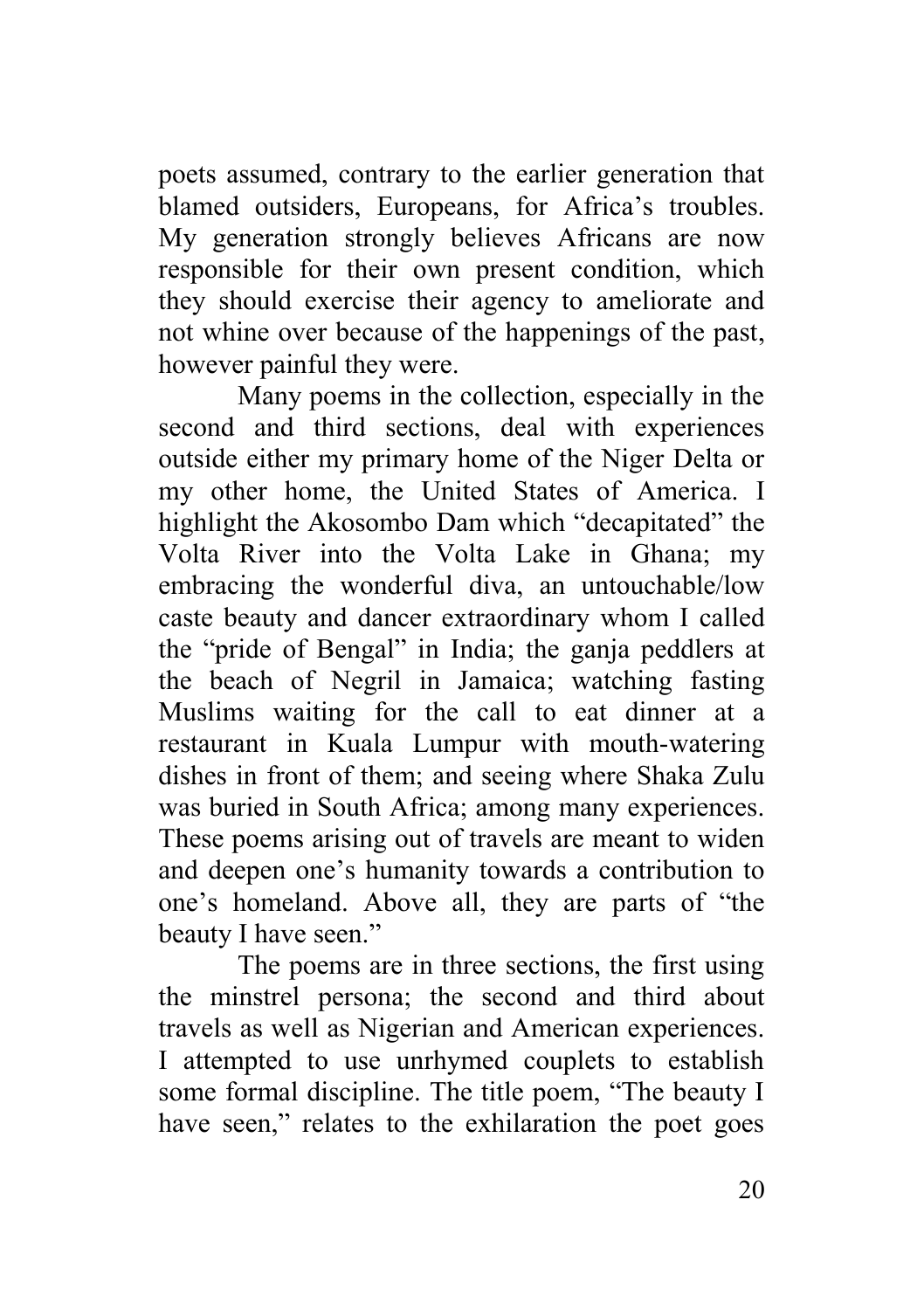through in the process of creativity. Here, the "beauty" of experiencing one's homeland as well as the rest of the world is remarkable for the writer. It is a series of epiphanies, illuminations about life, society, and the world. "The beauty I have seen" is that experience that is so exhilarating that it cannot be replicated and it is only in memory that one relives it.

Three more poems before conclusion: "Durban" (58), "The Beauty I Have Seen" (67-8), and "The muse won't let me quit" (69):

In Durban, KwaZulu-Natal

(on the occasion of Poetry Africa 2005)

Fabled land of Shaka that yields to no one, your imbongi voice reverberates across Africa.

Your soil carries a current that fortifies my soles; your ocean-flushed air fills me with youthful zest.

In your soil the stump grows back into a stout trunk. Your entire landscape glows with a proud heritage.

I invoke your warrior spirit of centuries to reinforce my ancestral vigilance.

Without guard, freedom can slip away; without vision, fortune can fritter into nothing.

Without memory, the trail will be lost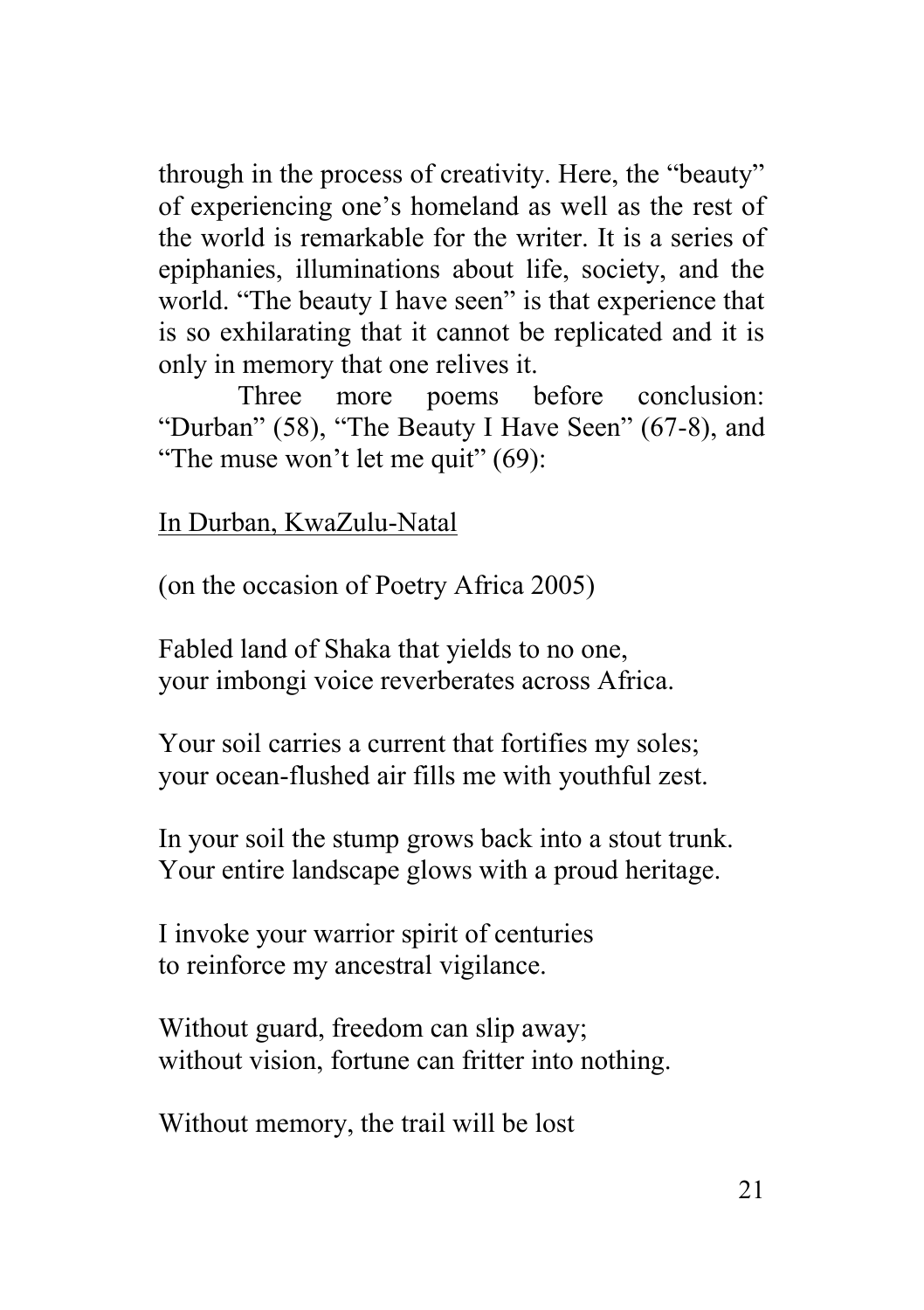to the life-sustaining springs of famished times.

You brandished the assegai to keep your own the giant's presence protects the entire neighborhood.

I invoke your warrior spirit of centuries to reinforce my ancestral vigilance.

In the streets the beads and fabrics that costume you into only one of a majestic kind worldwide.

The elephant only brings forth a big offspring sons and daughters of the lightning spear stand upright!

Beauty garments the mountains, plains, and veldts into one body whose spectacle takes the breath away.

I invoke your warrior spirit of centuries to reinforce my ancestral vigilance.

You no longer tiptoe in your own land. You stride with the majesty of the giraffe.

Ama-Zulu, who does not know that you people not only the earth but also the heavens?

Who attempts to hold you down (and many tried it with regret) thrusts his hands into fire.

I invoke your warrior spirit of centuries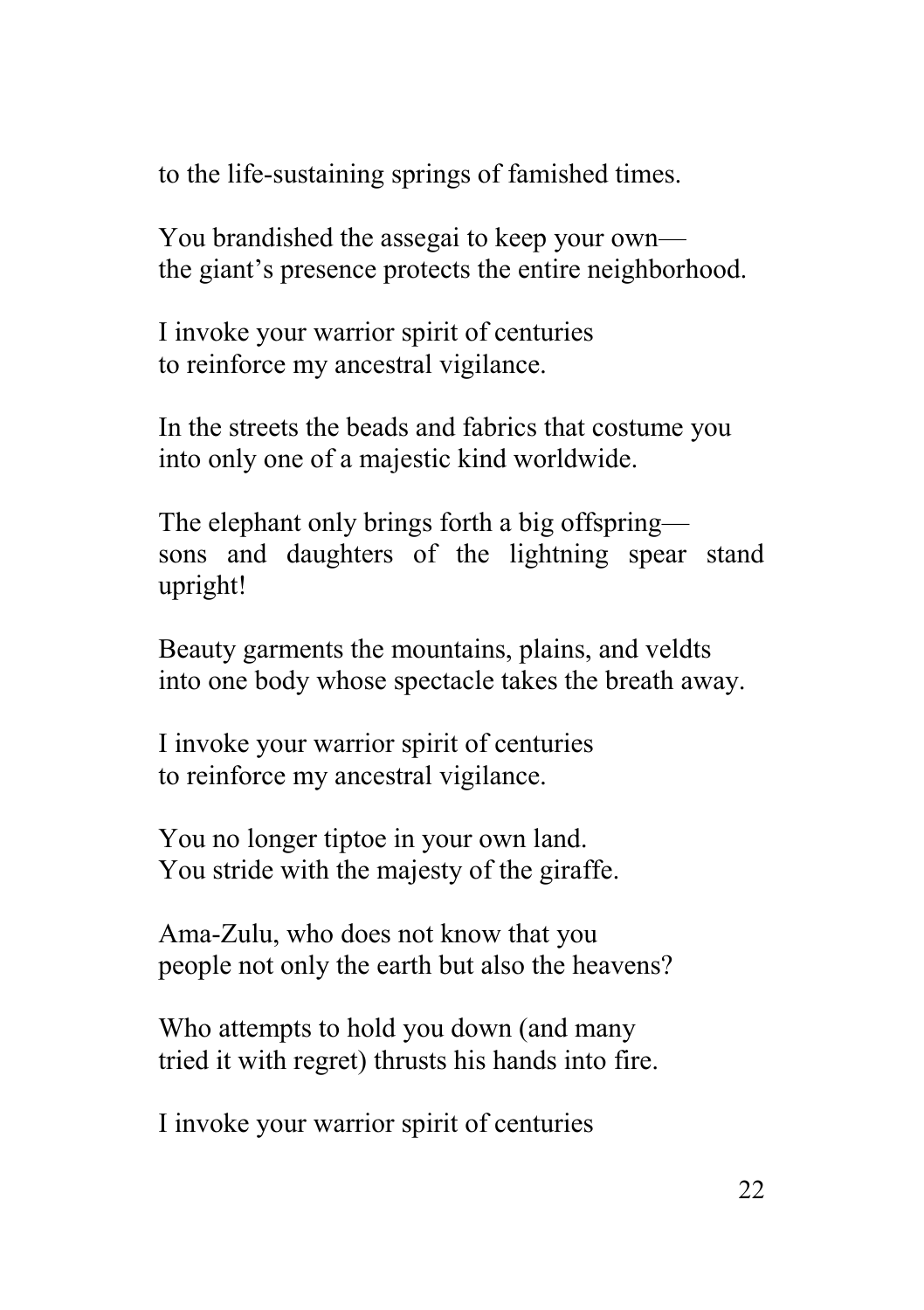to reinforce my ancestral vigilance.

In the kingdom of songs we share one standard: you praise as I abuse; both necessities of life.

In the house of words we speak the same lingua franca of love but will not allow guests to seize our inheritance.

One smears a rival, but I revere you. One pulls down a challenger, but I raise you to the sun.

I invoke your warrior spirit of centuries to reinforce my ancestral vigilance.

We, scions of the same sturdy loins, our bloods coalesce into an invincible force;

our birthrights surpass others' measures of wealth; our thundering chants drown the roar of lions.

In Durban the dark shadow dissolves into a warmhearted host and all languages of the world become one human song.

I invoke your warrior spirit of centuries to reinforce my ancestral vigilance.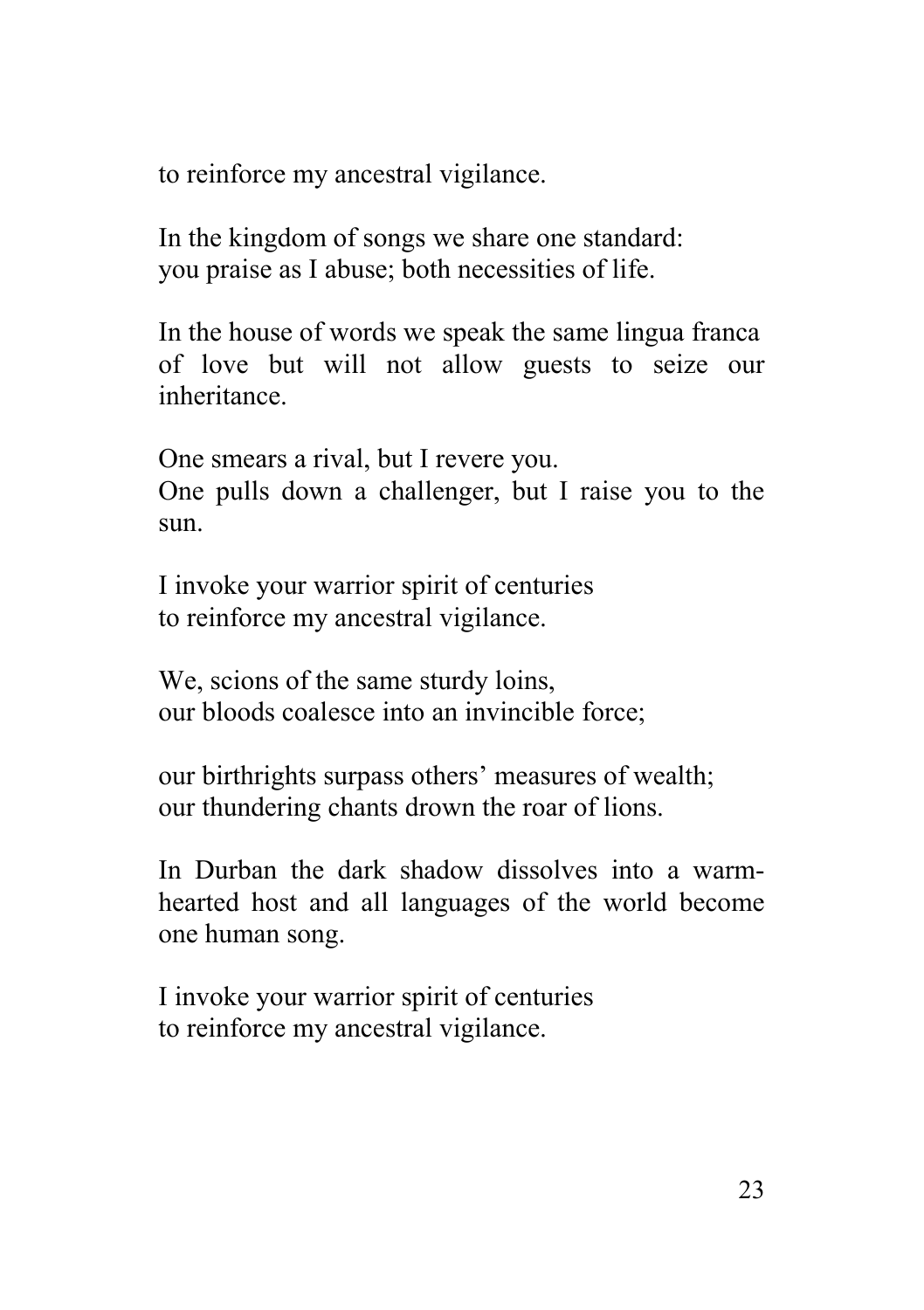#### The Beauty I Have Seen

The beauty I have seen in abundance abroad no picture however embellished can capture;

the million stars that shone their hearts for me the same brilliance they can never replicate for the world.

I know why Akpalu brags about the Hausa picking up his Ewe songs; his heart beats an ecstatic drum—

the homeboy freezes the thousand witnesses that saw his coronation as chieftain of songs.

Who will find the remains of that day and know what spell the spectacle held for the thronging eyes?

The lucent face beaming smiles to the packed ballroom

Salutes Aridon, the divine mentor, for the gift of words;

nobody can be richer than the fortunate minstrel whose every gesture of a grand masquerade receives applause.

Not often do so many gods convene in conclave for this spectacle they brighten with their smiles.

The cannonade has rolled over mountain and valley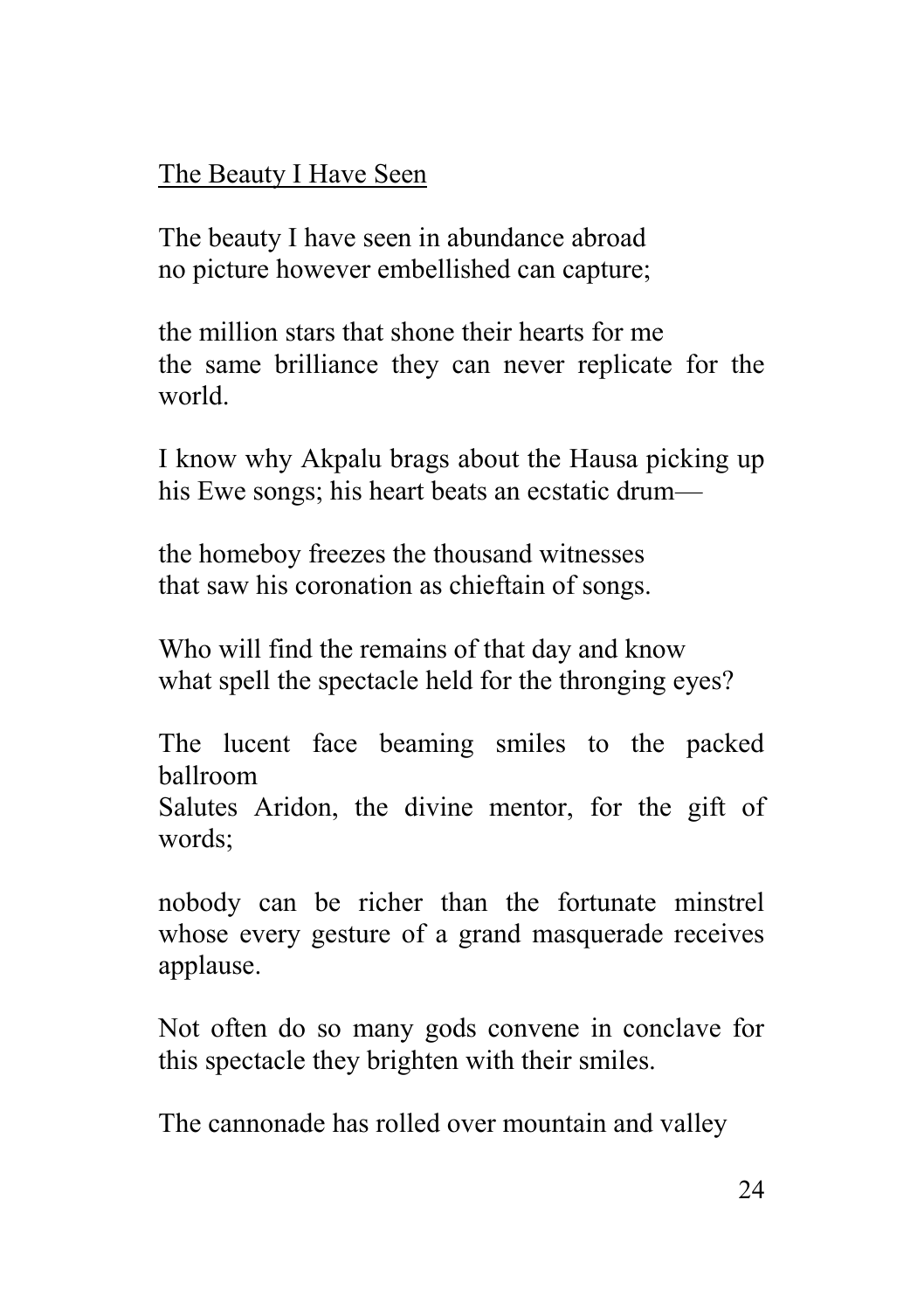and the muse has given a nod to the minstrel—

the ululations that rock the stars enter the echoes that bridge far and near in transmuted songs.

How can the minstrel display the effervescence of the present to outlive the very moment that blooms?

The magic pageant has won the day; let the minstrel put the day into song—

memory nudges on with its constellations but that beauty's hour can't relive its prime.

The beauty I have seen in its fullest radiance no picture however embellished can capture.

The muse won't let me quit

Even if I wanted, Aridon wouldn't leave me alone—the tasks of the caste

cannot be cast away by the minstrel at will; minstrels I now know is a lifelong path.

Sometimes you are everybody's envy, applauded at home and abroad; heart lifted out of the world.

At other times the tribulations too crushing, the minstrel cries in bed from the burden he bears.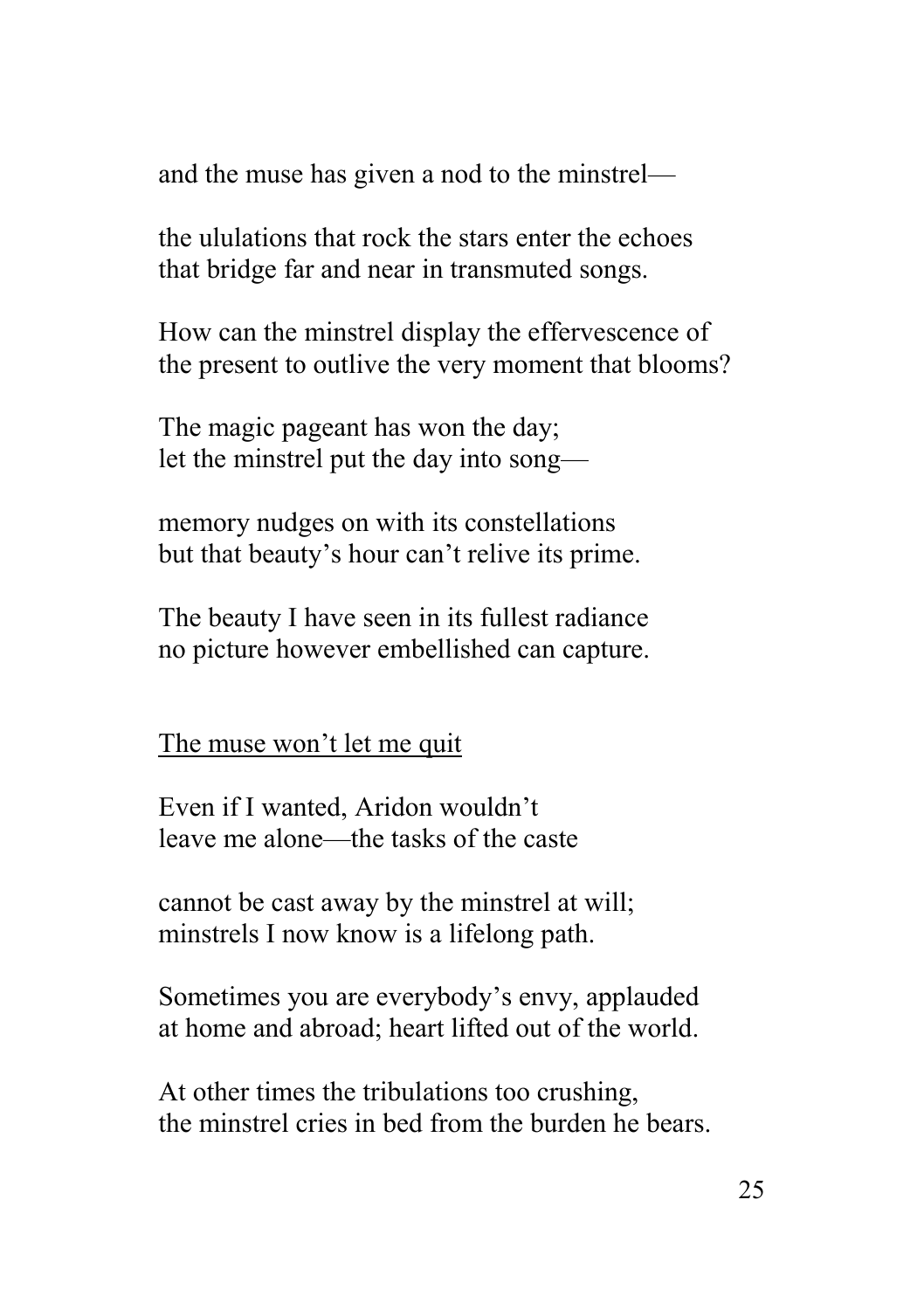Even if I vow to lay down the costume, Aridon won't let me quit the caste of my life.

For the shame of losing his most ardent worshiper, the god of songs will never let me quit.

#### **Conclusion**

For me, the poet is a tailor-ant and gathers materials from different sources to build its home; also like a bird building a nest with different materials. The poem becomes an artistic refuge that is meant to provide comfort to the poet and reader/audience. *The Beauty I Have Seen* is a stage in the unending poetic journey. The more I journey and the more discoveries, the more the beauty of life I seek. The farther I travel, the more I learn that the Niger Delta is a microcosm of the universe. There are many gains of travel, whether physical or imaginative, and poetry brings that beauty to those who experience it.

As a cultural producer and critic, a scholarpoet, my scholarly side tells me to warn you not to accept everything the writer says about his or her work. I may not fully understand what I have written and so may not be the best interpreter of that work because the text is autonomous. I am not saying that you are wasting your time listening to me; rather, I am saying you have to read *The Beauty I Have Seen* and interpret it as you *feel* it. In the oral tradition of *udje* poetic performance among my Urhobo people, a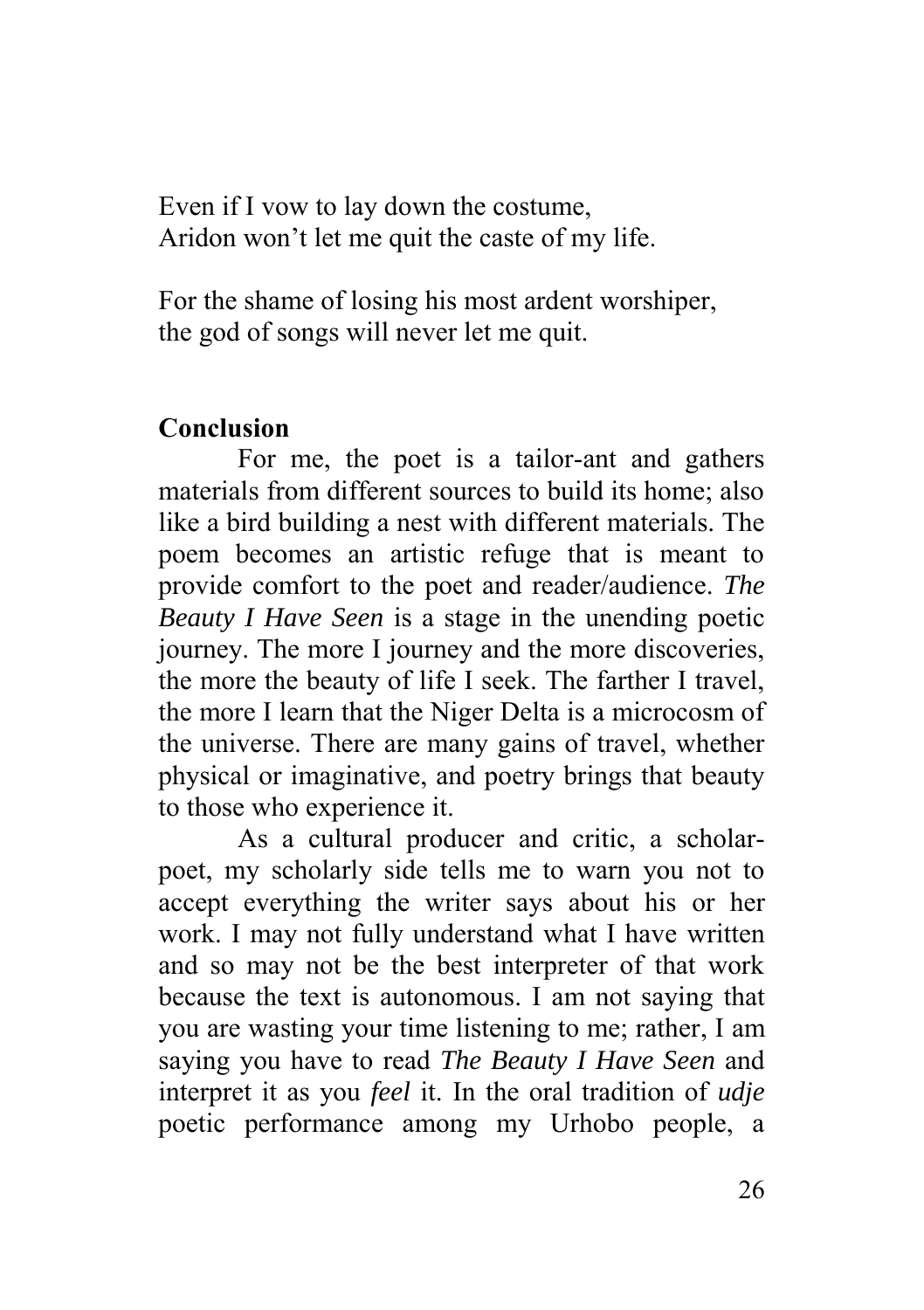poem/song is not complete until it has been performed before an audience. Today you have made the poems of *The Beauty I Have Seen* complete and come to life. Thank you.

#### **Acknowledgement**

The poet always hungers for an audience to listen to his or her words. I am grateful to all of you who have come to listen to me talk about one of my recent publications, *The Beauty I Have Seen*. I thank Dean Nancy A. Gutierrez of the College of Liberal Arts and Sciences and University Librarian Stanley Wilder for conceptualizing "Personally Speaking" and I am grateful to their staff members who have worked very hard in organizing this event. I am also grateful to the *Personally Speaking* Committee for selecting my book for this occasion.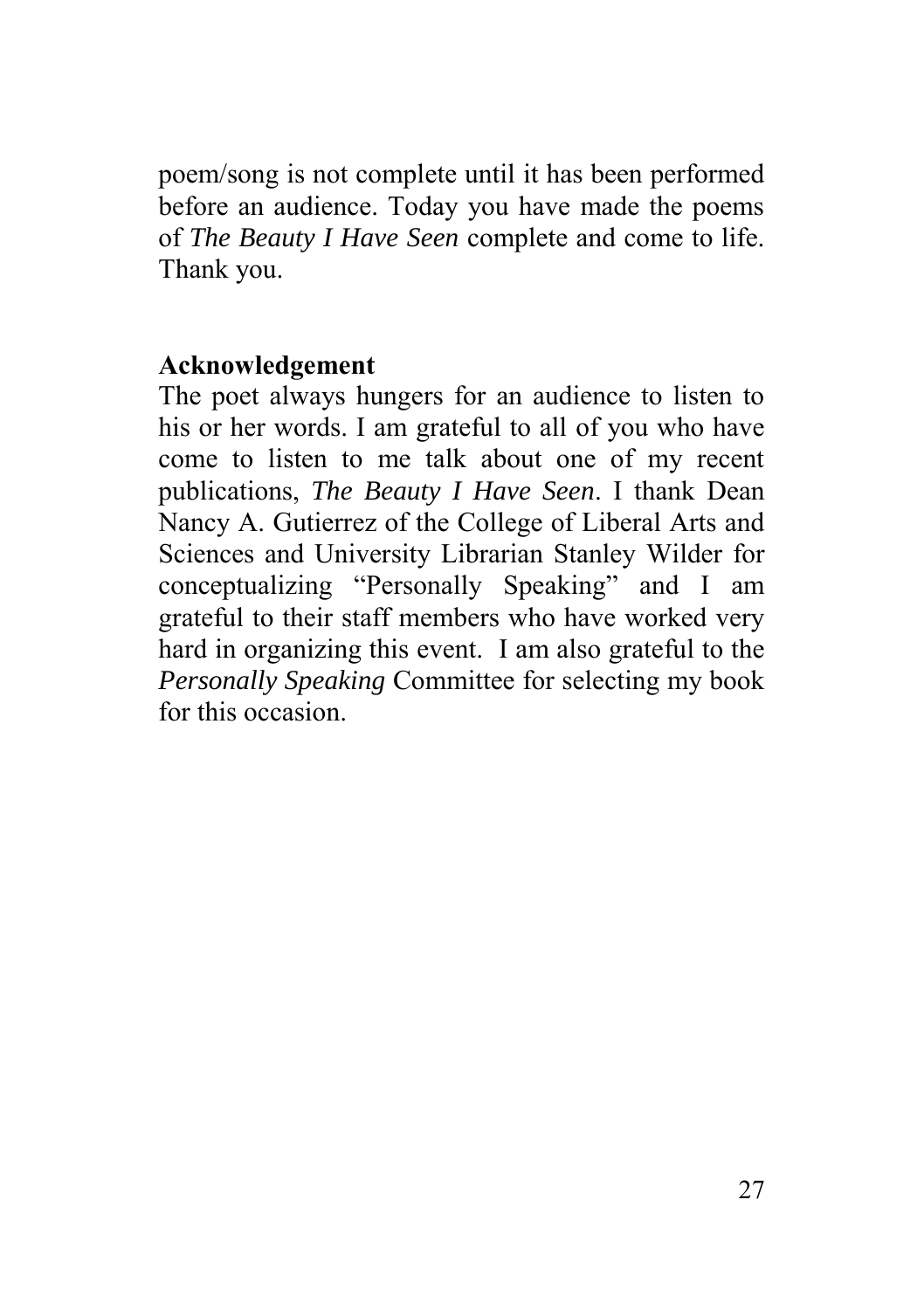#### **References**

Bloom, Harold. *The Anxiety of Influence: A Theory of Poetry*. New York: Oxford University Press US, 1997.

Hall, Donald. *Death to the Death of Poetry*. Ann Arbor: University of Michigan Press, 1994.

Ojaide, Tanure. *The Beauty I Have Seen*. Lagos, Nigeria: Malthouse, 2010.

———. *Ordering the African Imagination: Essays on Culture and Literature*. Lagos: Malthouse, 2007.

Sapir, Edward. *Selected Writings in Language, Culture, and Personality*. Berkeley: University of California Press, 1949.

Spyra, Ania. *WLT*, January/February, 2012, vol. 86, no. 1, p. 21. Whorf, B. L. *Language, Thought, and Reality*. Cambridge, MA: MIT Press, 1956.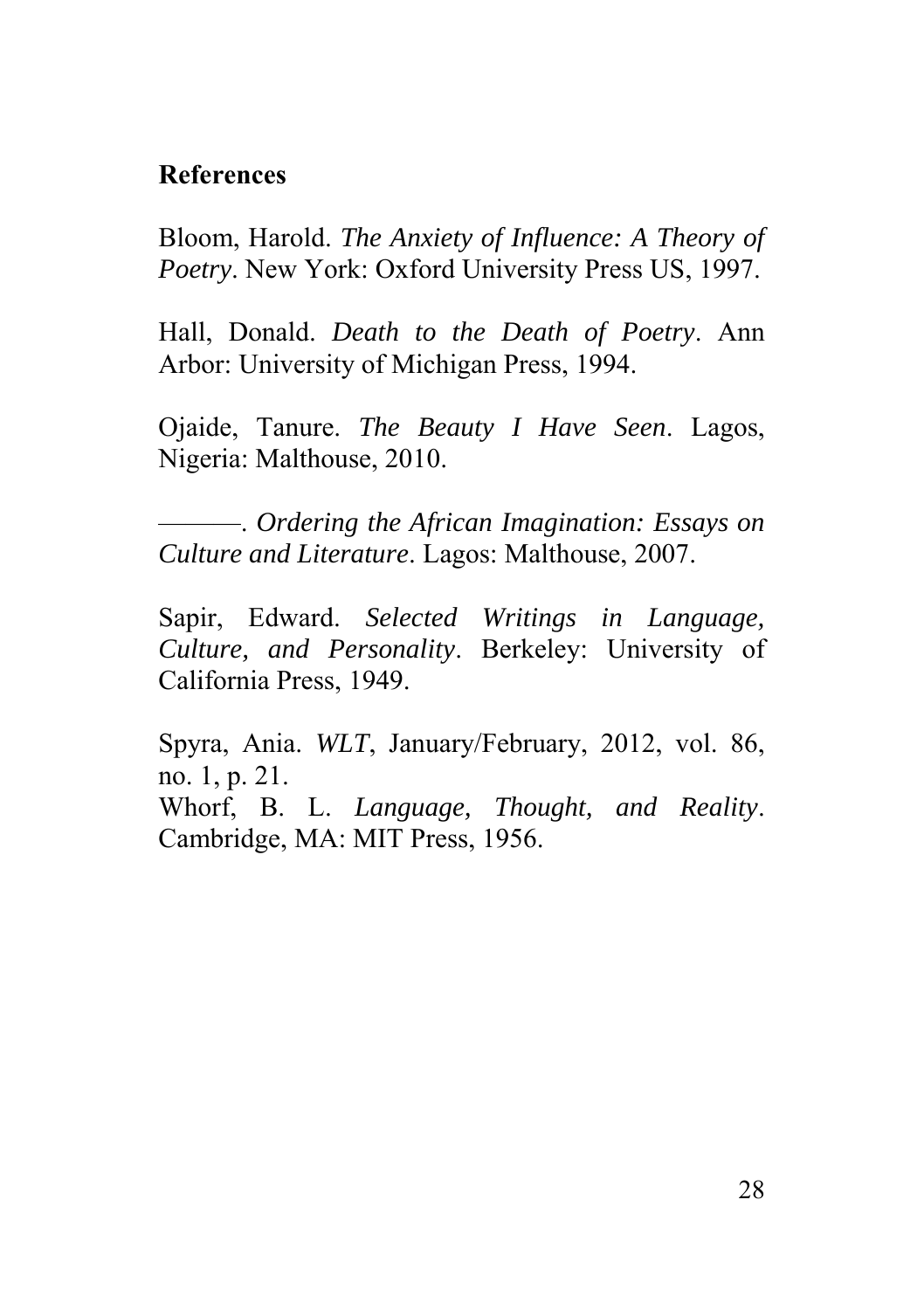Dr. Tanure Ojaide is Frank Porter Graham Professor of Africana Studies at UNC Charlotte. A leading poet, he has also written critical essays and novels. He has won major national and international poetry awards, including the Commonwealth Poetry Prize for the Africa Region (1987), the BBC Arts and Africa Poetry Award (1988), the All-Africa Okigbo Prize for Poetry (1988 and 1997), and the Association of Nigerian Authors' Poetry Prize (1988, 1994, 2011). He has also received the National Endowment for the Humanities and Fulbright Fellowship for his scholarly and creative work.